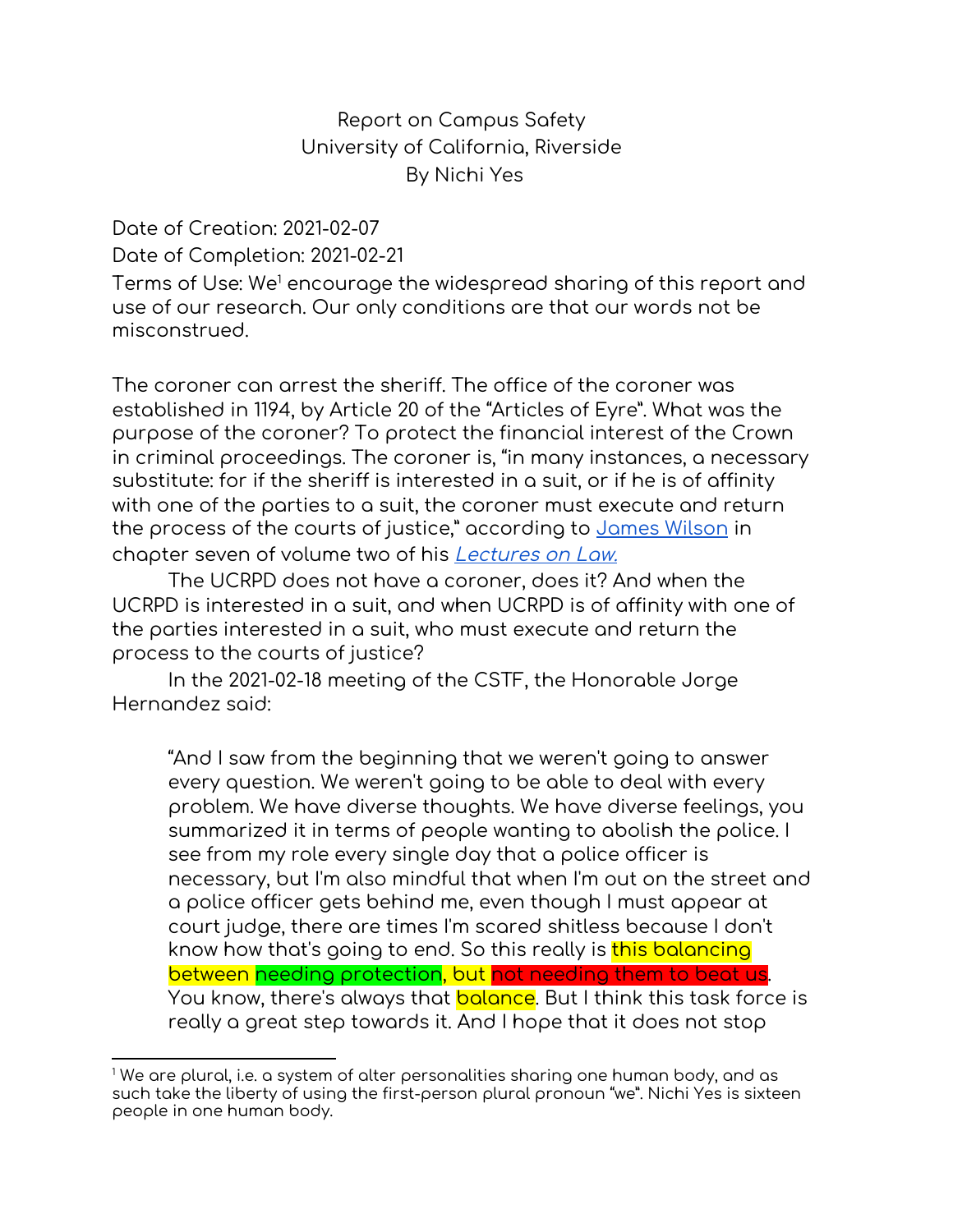here. A lot of times we get people to ask our opinions and then the opinions get filed in a drawer somewhere. And then that's the end of it. And then, they, you know, lip service, will I ask these people about what their thoughts and opinions are? So I want to make a statement, but I need to be very careful how I craft it."

The highlighting is mine. The Honorable Judge Hernandez identifies the two primary elements of this whole discussion: The protection from bad things that the police provide and the bad things that the police provide. The point of this report is that the police do not provide the protection and they do provide the bad things. It is then trivial to conclude that anything other than abolition and complete divestment from policing.

A researched response to this report is requested from:

- Jack Clarke, Chair of UCR Campus Safety Task Force
- Kim Wilcox, UCR Chancellor
- Christine Victorino, UCR Associate Chancellor
- Tom Smith, UCR Interim Provost
- Mariam Lam, UCR VC of DEI (CDO)
- John Freese, Interim Chief of Police

I make this request with the utmost respect for the aforenamed individuals and their time. I take it as obvious that America needs to stop everything and deal with its racism problem, and equally obvious that that will not happen. The reason that that will not happen is that America lacks a leader. By this I mean that there is nobody Americans agree to follow. But this is not the case of the University of California, Riverside. We have leaders. It is this leadership that should use their future fluency to show the way to a safer University of California.



Universities

In this figure I add two flow arrows. You can shape the safety of Universities and you can shape the safety of California. Beyond that I will leave for a future report, and your own imaginations.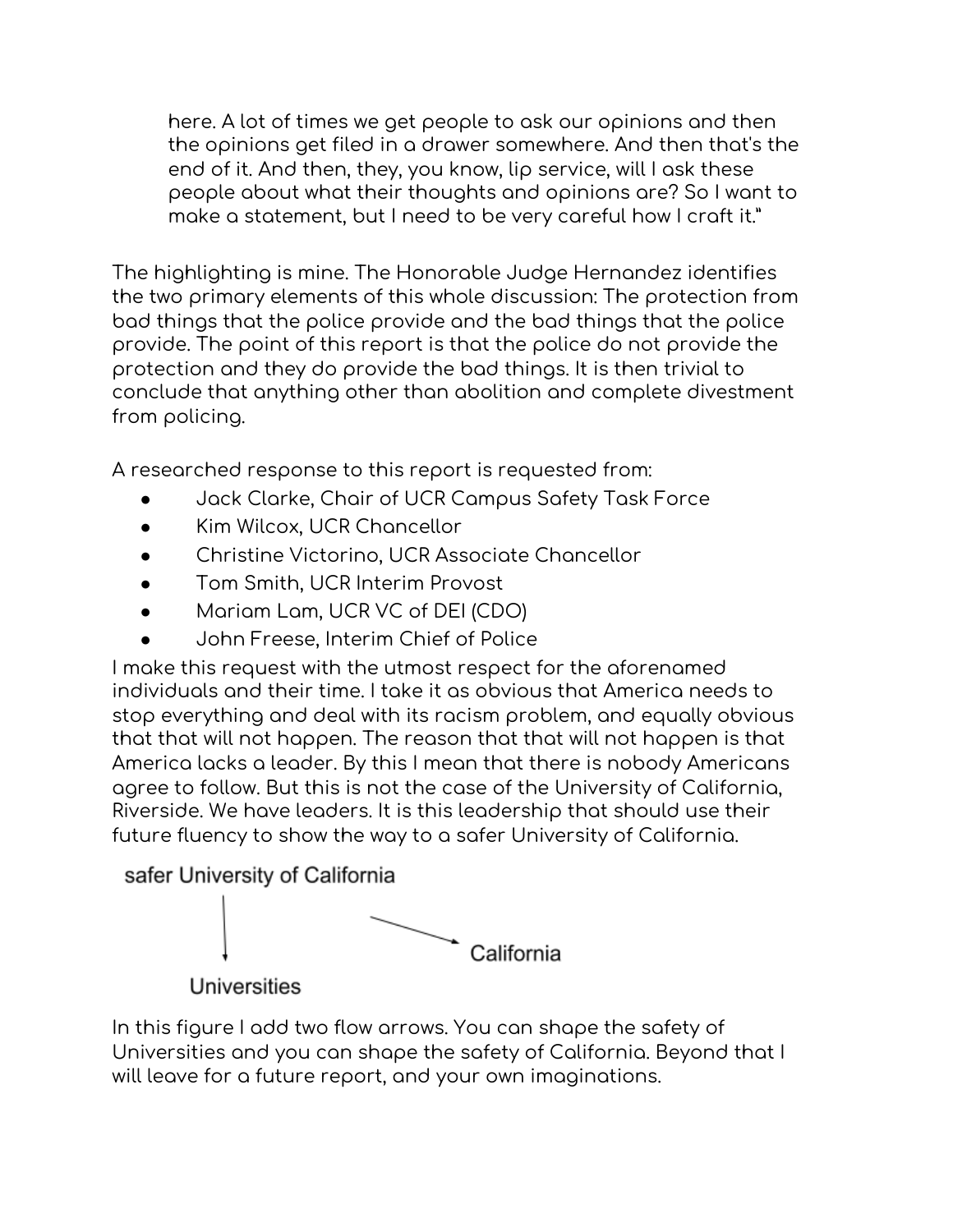The question I ask at the meeting I give this report to you:

"I came here in 2017, and I keep up with the news. I research the important people in my life. At my previous academic institution, I saw firsthand how things go under rugs. We the graduate community are threatened daily with assault or even worse. And we are dying. I'm glad UCR's graduate and professional students elected one of the dying among us to represent us. It's unfortunate more attention hasn't been paid to our dead students this year; that anyone here thinks more context is necessary should be disgusting enough. I really hope it's a long time before anyone else in our seats have to lead through the deaths of so many students and loved ones. As someone who keeps TAing a class called Evil that invites students to share evils from their own lives, I've had to read and hear horrors I'm not morally at liberty to share, that you need to do more to stop. But the data is clear that money in policing does not protect our campus. Graduate students are continually sexually assaulted, physically battered, et cetera on campus, at campus events, and by campus authorities. I've witnessed the Director of the TItle IX Office need personal physical protection from a violent individual, and UCR went through great lengths to enable his freedom to rape, terrorize, and be credited with a degree. We would far rather be co-conspirators and benefit from your leadership and wisdom than antagonists, but first, we need to be able to trust you to stop hurting us. Stop detaining us. I've been detained more in grad school at UCR than in grade school, middle school, high school, and college combined. And I am in a position of power, I am luckier than many of the other graduate students here. The current system called "Campus Safety" prevents students from being safe. You can take actions to change that, and to ensure the safety of graduate students. .

I'm not being dramatic. I'm being realistic.

So, my question: What concrete actions will you be taking this month, this quarter, this academic year, and this calendar year to replace harmful and not helpful structures with helpful and not harmful structures? Needless to remind you, but this is an emergency. We are dying. How can the research and education leader that is UC Riverside help us? And what concrete actions will we see from you so we can trust your answer?"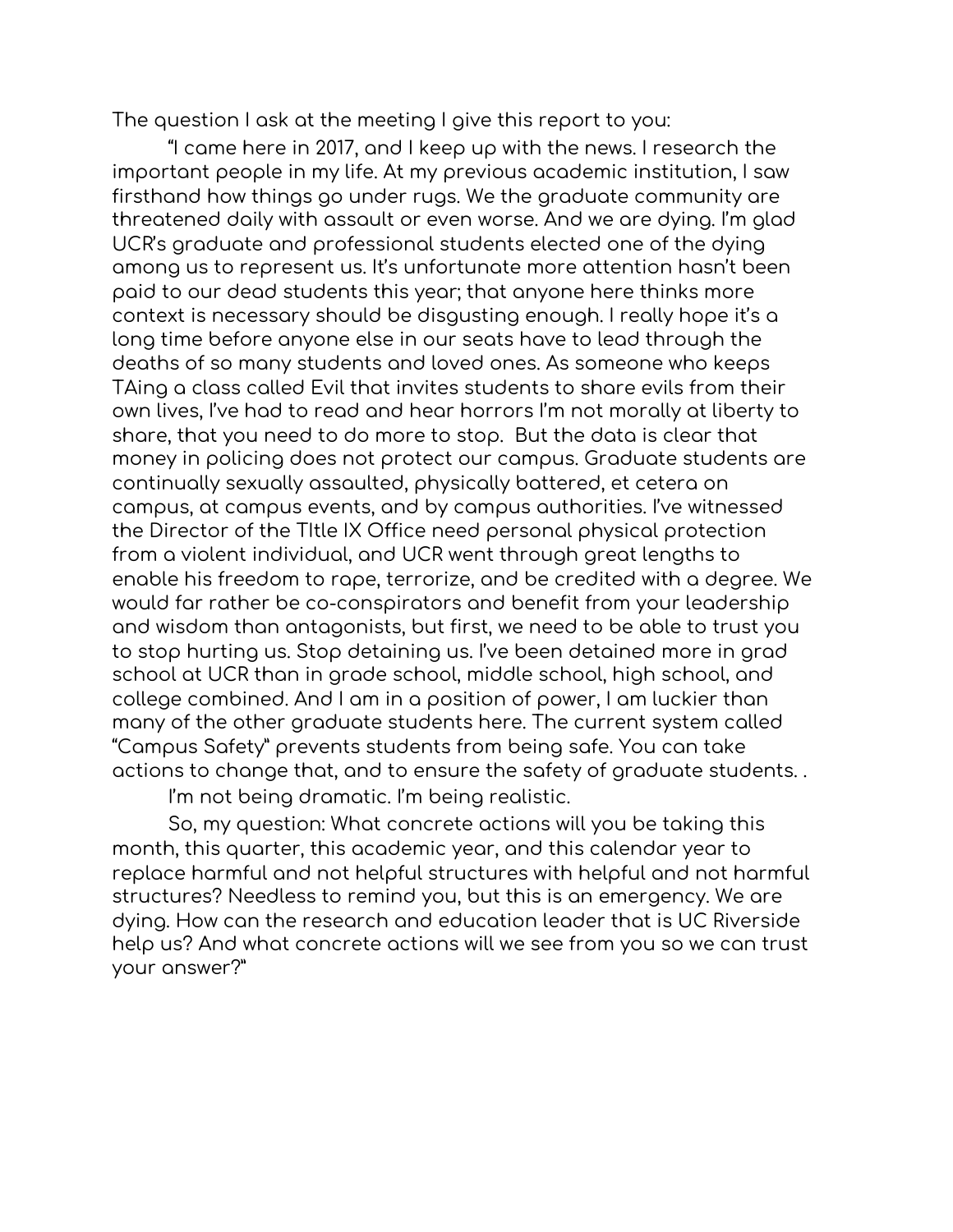#### But we also have this:



This image is dated <u>July 16, 2019</u>, though I remember overhearing this much earlier in the LGBT Resource Center on campus.

The full collections are linked below. Being Black at UCR [Instagram](https://www.facebook.com/media/set/?vanity=beingblackatucr&set=a.631447437358273) Photos **Being Black at UCR [Facebook](https://www.facebook.com/media/set/?vanity=beingblackatucr&set=a.631411654028518) Timeline Photos Being Black at UCR [Facebook](https://www.facebook.com/media/set/?vanity=beingblackatucr&set=a.637632163406467) Mobile Uploads**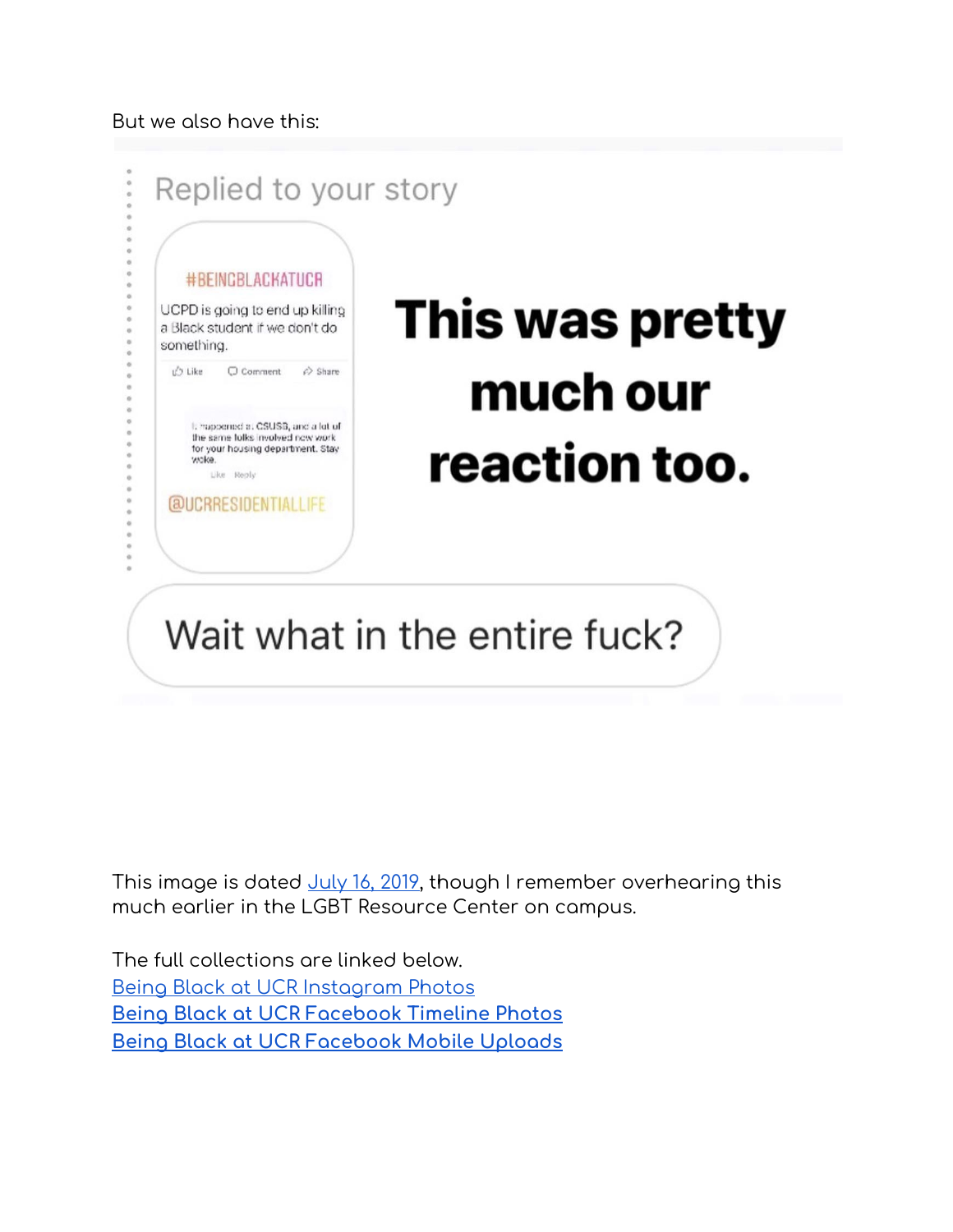Policing continues the biggest mass hate crime against Black people and many other marginalized communities in the United States today. When will Kim Wilcox, Gerry Bomotti, John Freese, and Tom Smith commit to disinvolving UCR and protecting our community? In 2017, Chancellor Wilcox committed to protecting us from ICE. In 2021, why not policing?

Following the bisection of the discussion into putative benefits and asserted costs of policing, we must ask what are the most complete, most recent, and most relevant sources of information regarding these benefits and costs. As a philosopher and presupposing differing intuitions that should be resolved with data and theory we construct this table:

| Most Complete Research on           | Most Complete Research on        |
|-------------------------------------|----------------------------------|
| Protective Effects of Campus        | <b>Harmful Effects of Campus</b> |
| Policing                            | Policing                         |
| Most Recent Research on             | Most Recent Research on          |
| <b>Protective Effects of Campus</b> | Harmful Effects of Campus        |
| Policing                            | Policing                         |
| Most Relevant Research on           | Most Relevant Research on        |
| <b>Protective Effects of Campus</b> | <b>Harmful Effects of Campus</b> |
| Policing                            | Policing                         |

Conveniently, all we have to do is fill this table in with a few sources. I.e. the research has been done, and it overwhelmingly shows that the protective effects are negligible and the harmful effects are significant.

### Contributing factors to Campus Safety:

Many factors contribute to campus safety, all of which must be taken into account when devising a strategy to steer the campus into a future without:

- 1. Anxiety and other mental health epidemics in academia
- 2. Riverside's poverty
- 3. America's violence
- 4. America's guns
- 5. Riverside's bigotry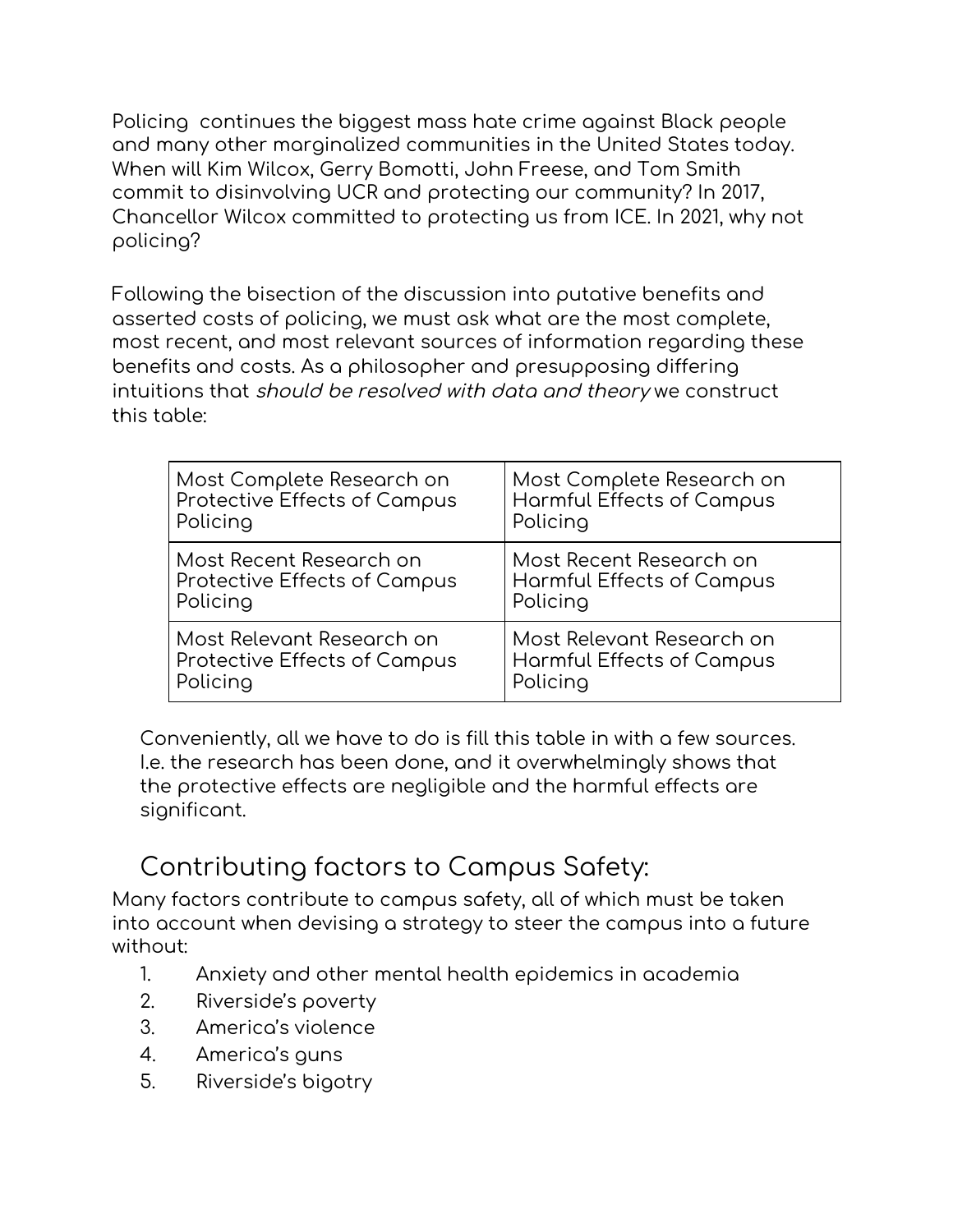- 6. America's bigotry
- 7. Sexual predators
- 8. Financial predators
- 9. Physical predators
- 10. Food insecurity
- 11. Housing insecurity
- 12. Legal insecurity
- 13. Suicide
- 14. Medical insecurity

**The CSTF should have been talking about all of these things. Clearly, the charge of the CSTF extends beyond the ability of the CSTF. UCR is a gathering of some of the world's best researchers. Because this is a matter of life or death, I do feel justified in my request.**

#### Case Studies

We need to do a series of case studies in which we:

Ask: What Went Wrong How it Could Be Done Better

**I cannot attest to anyone's experience with the UCRPD but my own. Conveniently, prior to assigning me to the Campus Safety Task Force, the University of California, Riverside Police Department (involuntarily) provided me its detention services.**

**What happened:**

**Today (Feb. 20, 2021) I retrieved this Facebook post from the date of my detention:**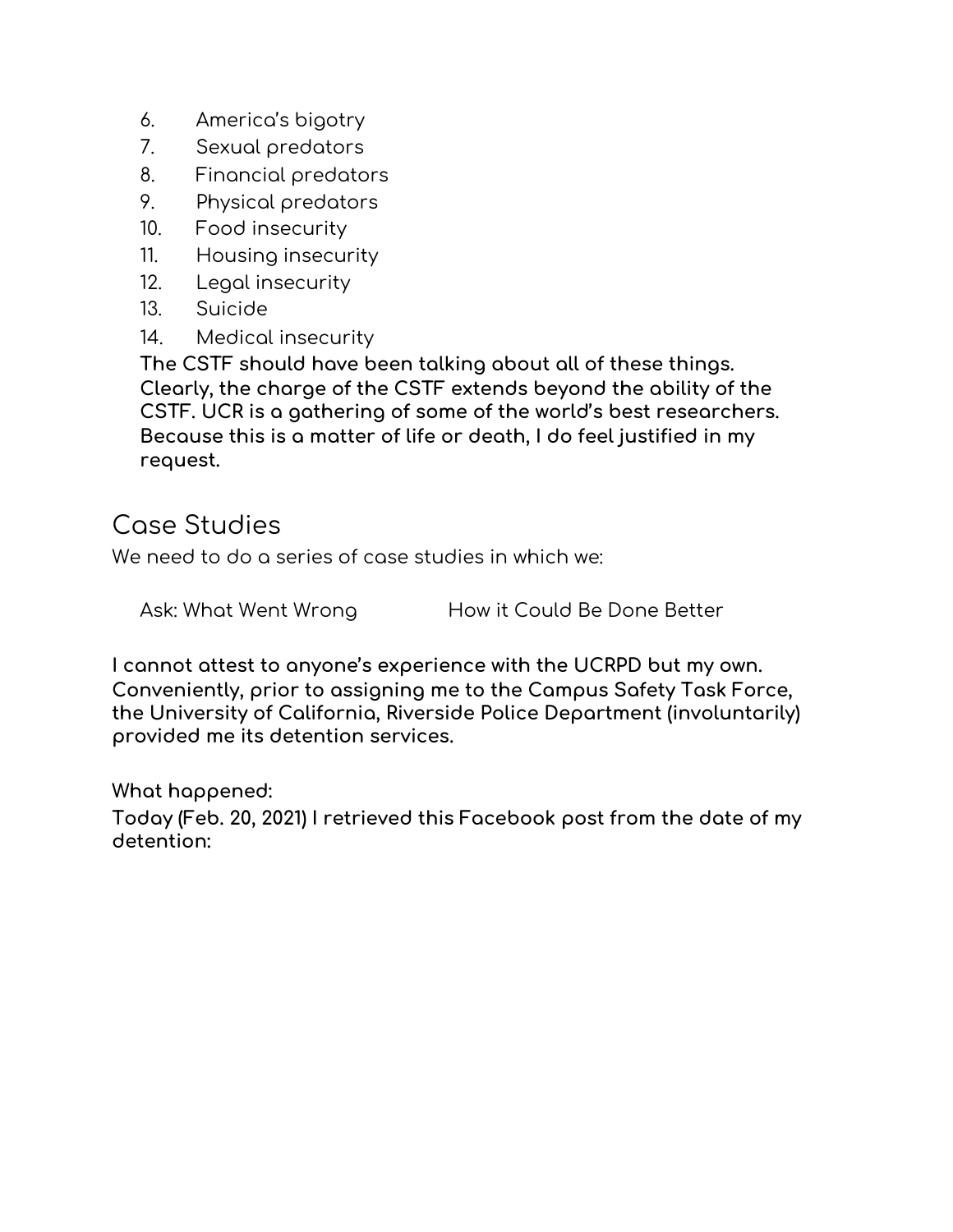

**Nichi Smith** June 4, 2019 · \*

# Being held against my will. Already forced to strip in front of people. Please help.

**For further reference I include this comment:**



**Upon leaving I was able to comment:**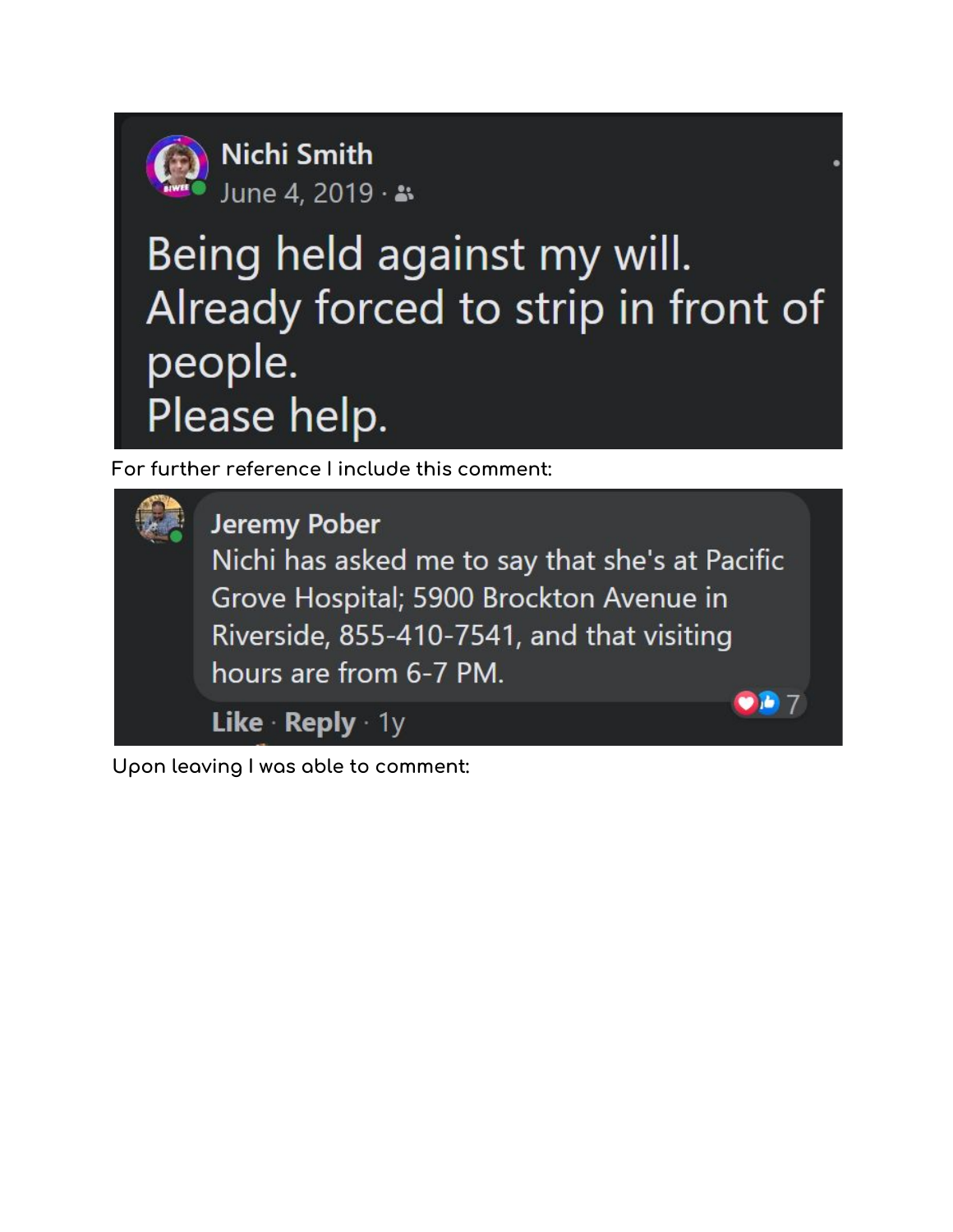

# Nichi Smith

Thanks, everyone, for the concern and getting information around quickly. Sorry for the alarmingness of the status -- the place was, as described by the director "a hole" filled with screaming and threats, so I was deep in escape mode.

Now I shall elaborate. On June 4 I was staying with a friend in Bannockburn Village Apartments. I cut my arm while shaving. A lot of ambiguity rests on "cut my arm while shaving", but to make a short bifurcation: I either accidentally or intentionally cut my arm with a razor blade in the shower. The reality is, I was upset, so I recklessly and furiously used the razor. Was my resulting injury intentional? It was predictable, though uncertain. Not aimed at, per se, but simply allowed to happen. The philosophical literature here runs deep, and conversations I've had with Luca Ferrero, Michael Nelson, Jeremy Pober, Deborah Nelson, Jared Smith, and many others in my first year of graduate study in seminars on this precise sort of situation. To avert a lengthy philosophical literature review, I'll instead note that this is the sort of situation in which all of the facts are known and what's debated is a matter of interpretation and thus ultimately semantics. That is, you get the idea when I say that I was recklessly shaving knowing I might bleed, and we can carry on despite the ambiguity of self-harm.

Unfortunately I do not have any photographs of the injury. However, here is me on June 12, 2019.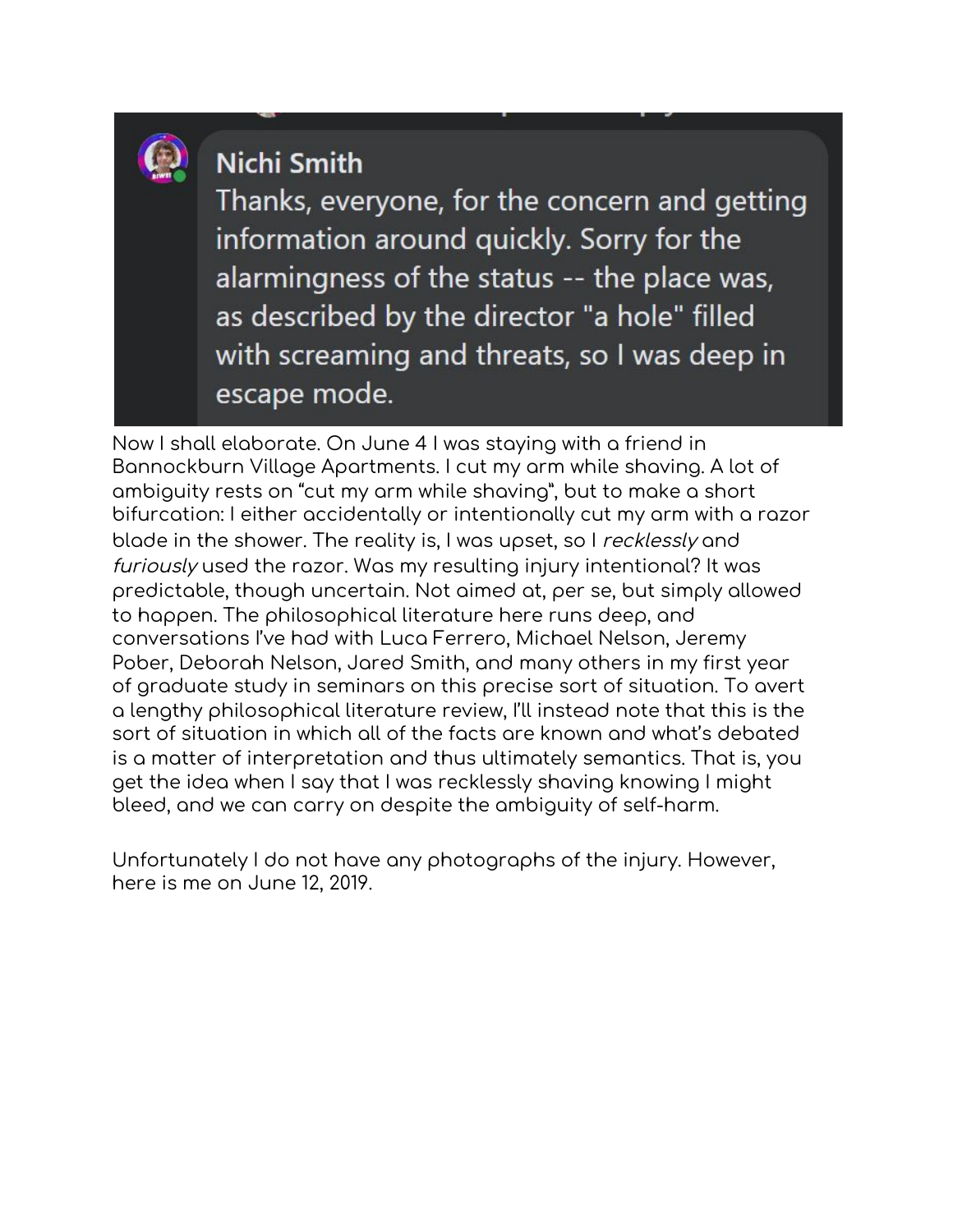

Clearly my arms weren't very cut up, nor had they been. You may notice my shoulder is at an awkward angle; that was due to an injury that is about to be explained.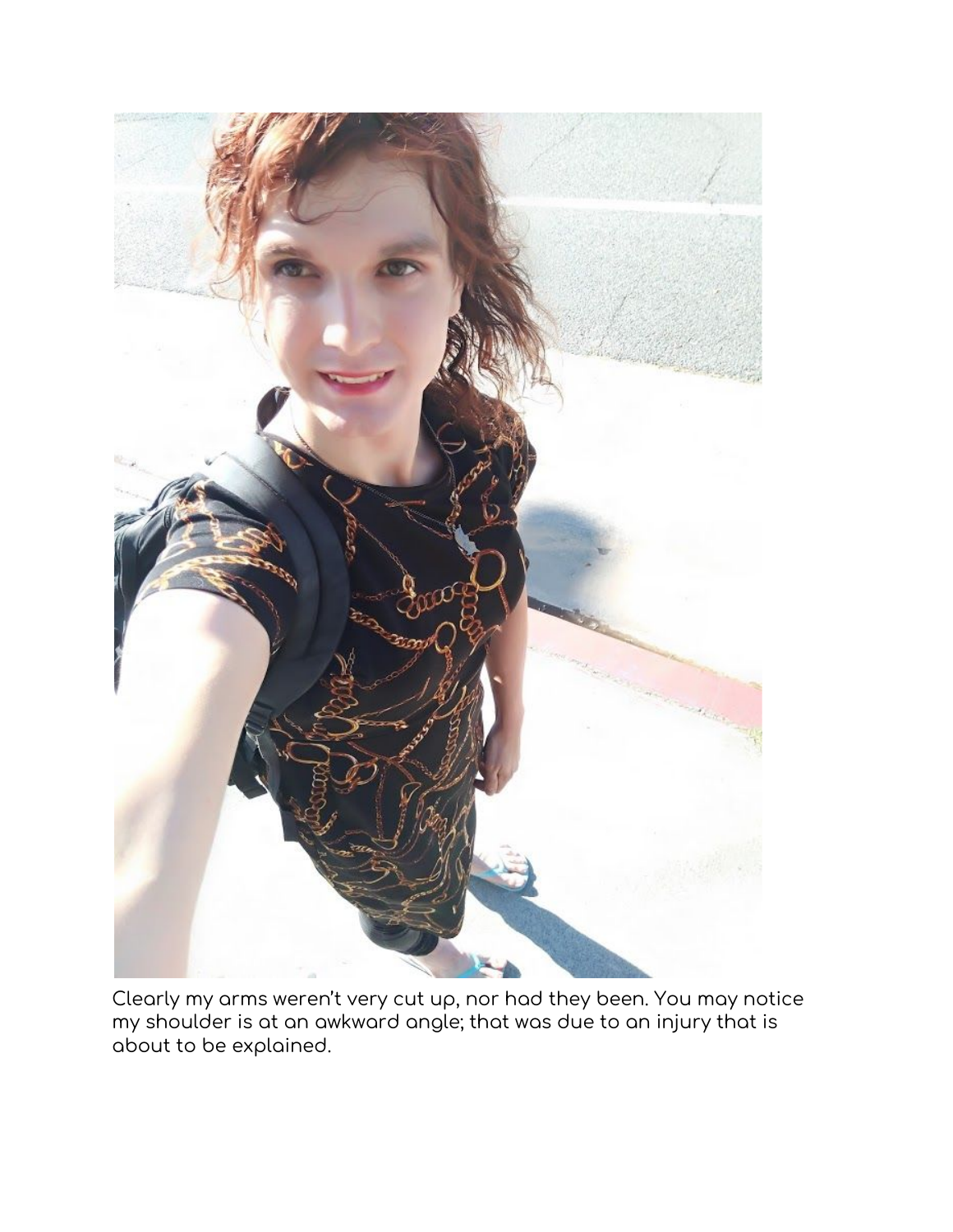I do retrospectively agree that it was inappropriate behavior on my behalf to walk around with blood falling out of my arm because of the safety hazard posed to others. Though I was detained not for harming others but perceived threat to myself. The June 4 2019 [\(Initial](https://www.youtube.com/watch?v=zicVUIqcA9A) [Encounter\)](https://www.youtube.com/watch?v=zicVUIqcA9A) video shows a transition from relative peace to someone with a uniform, badge, gun, and intent to detain me. I.e. as the officer enters the scene, the violence begins. My esteemed colleague and friend Marek Twarzynski advocated for me throughout. I should note at this point that my communication disorder includes not being able to speak sometimes. My dissociative identity disorder includes amnesia and sudden changes in personality.

The officer shown in the video told us that she was just going to take me to the health center for a wound dressing. The wound dressing went alright, and I was consistent in saying that I was fine and that I just wanted to get to class. When I went to leave, I was intercepted by a white man with a gun. While normally this would be cause for alarm, this time it was just John Freese, if I recall correctly. He took me to Pacific Grove (see above photograph). He didn't tell me my rights or really give me any useful preparation. He did say multiple well-intentioned sexist and queerphobic things on the way there. As I recall, he compared my "gender problems" with problems his daughter was going through, or perhaps had gone through; I'm sorry, I don't remember the precise details of what he said about his daughter. It was a long day for me.

After he left me with the ward (I refuse to call it a "hospital") I was shuffled around a few workers, asked to sit in a few waiting places. I don't really understand the idea here that I'm so dangerous I must be detained but also you expect me to just sit in waiting rooms for extended periods of time. I'd seen on TV so many characters walk along with their executioners too long. After this incident I understood why one must mind one's business.

I refused to consent to anything because I did not want to be there. That seems like a pretty straightforward reason to not consent. After I wrote "I DO NOT CONSENT" on all of the forms they demanded that I sign, they took my boots. They already had the laces, but I guess they needed to assert their dominance by degrading me a bit more.

I made the above Facebook post from my solitary room once left alone. Phones are disallowed in the ward; they can't have a record of what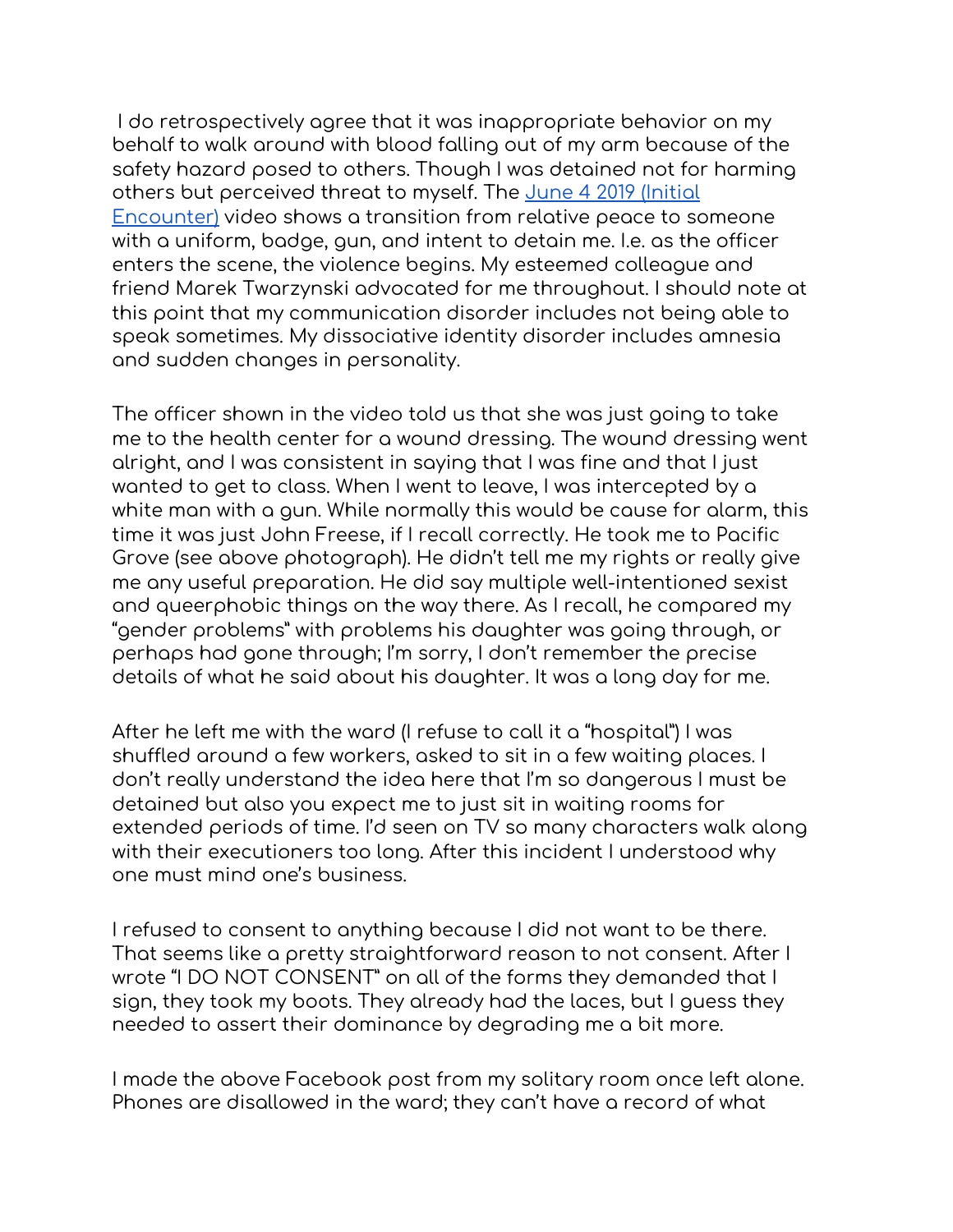goes on inside. (Actually, I filed a police report, and the Riverside PD officer told me after I described the assault that the whole incident was caught on camera. Nothing happened after I made the report.)

About half an hour later, after the hospital got a call from the outside that mentioned my Facebook post. They inferred that I must have snuck in a phone to post. Four nurses came into my room. I remained non-violent and verbally denying consent to all actions involved throughout. They reached into my underwear, grabbed my crotch, my buttocks. When they pinned me to the bed/table, one nurse noticed that my bra had an underwire, so another retrieved a cutting tool and cut my bra off of me. So, to be clear, I had four nurses wrestling me down, and I'm just non-violently curling myself up for protection. One woman sits on me. A man wrenches my arm so hard and far that

- 1. It's out of place in the photograph above
- 2. It is still damaged today

I believe the term is "maim". Cool. Thanks to UCRPD, I was maimed.

I was pushed off the table, and eventually the four of them managed to rip my clothes and body apart enough to take my phone. I filed a police report, called the numbers I was told to call regarding my rights, I read any documentation of rights I could find, and demanded any I could demand. I should point out that argumentative and legal rigor is hard enough in college and court, I do not think a student experiencing severe psychiatric distress should be expected to perform. After these four individuals finished physically and sexually assaulting me, I threw a balled up paper towel in frustration. In response, the nurse threatened me with chemical restraint. Throughout my time there, I heard and saw many people physically and chemically controlled by the staff.

A 5250 was ordered. After the psychiatrist did not examine me, he declared based on hearsay that I was psychotic. I should note, too, that psychosis is not in and of itself reason to detain someone. (If it is, then come get me, anytime.) Though to be clear "psychosis" was just sloppily written in the comments section of the paper he filled out. The box he checked was unable to take care of self. This decision was made not based on medical observation, but rather hasty ableist prejudice. (I.e. I looked crazy<sup>2</sup>, so they treated me like a crazy person. *The fact that that* 

 $2$  This is a slur, but it applies to me.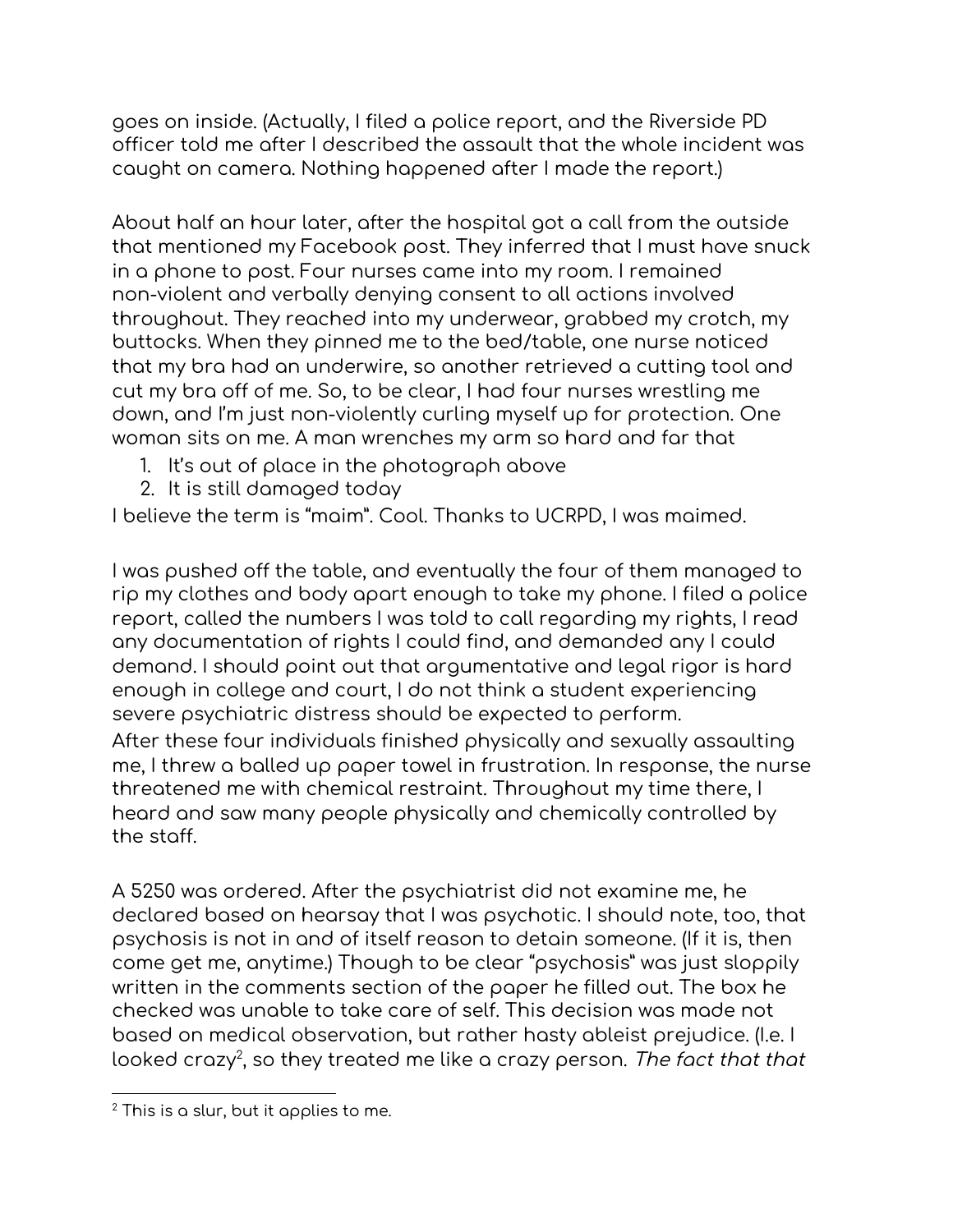sentence has meaning shows how deeply entrenched ableism is in our culture.)

I could go on ad nauseam about the problems with Pacific Grove, which UCRPD is still putting students through. I met another UCR student on the inside. The traumatic bonding experience there makes getting into the details of those locked up with me a bit much for this report. Be aware, though, that the place horrifically abuses the mentally disabled. I have already begun conversations with Student Health Services, so again, let us return our focus to the UCPD.

After I returned to campus I was referred to Case Management. If instead of calling UCPD, Bannockburn had called Alton Carswell, for example, I would not have been sexually assaulted, I would not have had my shoulder maimed, I would not have been held against my will, I would not have had so many of my basic rights violated. I might have been helped instead of battered. As it turned out, the solution to a minoritized individual feeling low because of said minoritizations' effects is not Straight White Man with a Gun. He tried his best, and he's a nice guy, but America is in the grips of a mass delusion that Black Lives Do Not Matter. Neither do Insane or Crazy lives, as is demonstrated ever so clearly every time I am thrown around and the staff piece together that I'm far more educated than they are, and usually I need to talk to a Doctor to realize I'm not one of "them" and I should be let out to write reports like this.

In short, I realized I had to pretend to believe the same sick things the people who lock up and beat on crazy people do so I could be here and tell you all how dire the situation is. Because I do believe there's good will here, and just an ignorance of what's going on.

I've spent a lot of time studying how people value. I think I've more or less figured out my own: I can light myself on fire and determine that I feel pleasure from it. Reading the Psychology literature, I am an extreme minority. Basically, my entire life runs at traumatic levels of stress. Those first weeks of COVID-19 panic felt like the whole world was suddenly on my wavelength. I attempted suicide multiple times during the writing of this document.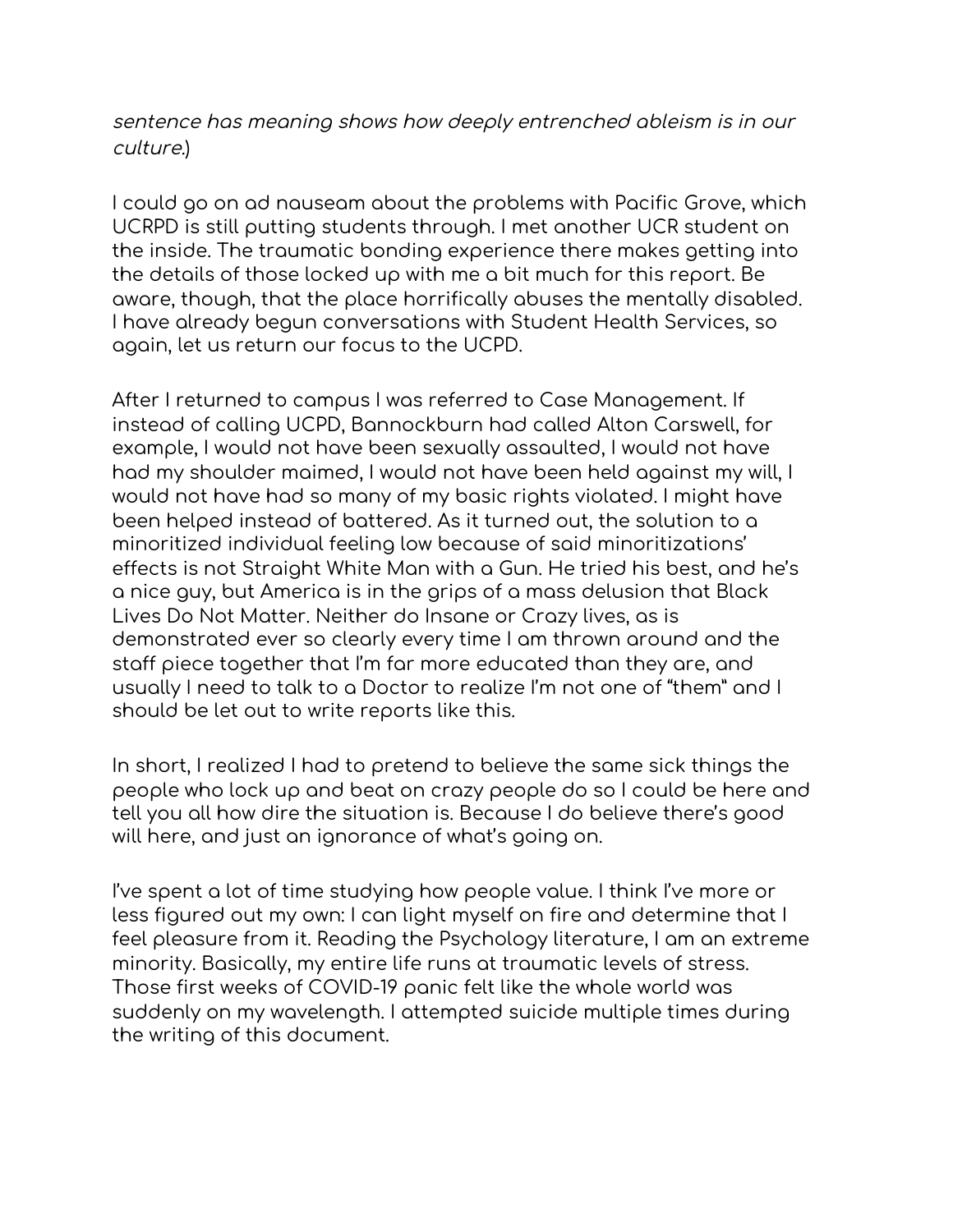But the story so far was only June 2019. In July 2020, I was added to the Police Chief's Advisory Board. Then the Campus Safety Task Force in fall.

On January 11, 2021, UCR once again had the police out for my detainment. I called a hotline for help in the early hours of the morning as I was having thoughts of self-harm. I said don't send an ambulance. They sent an ambulance and the fire department. I was curled up under a table in the garage, so they didn't find me. Then I went to bed. The Riverside City Police came about an hour later to my off-campus house, lied to me about my rights, lied to me about where I was going, put me in handcuffs made of a material I'm allergic to, around my wrists that were just recently lacerated, not being very safe for COVID-19 in a household in which someone was immunocompromised. I was driven in the back of an RPD squad car. If you're not familiar, the seat is only half as deep as needed, it's plastic, there's no leg room, and I'm in handcuffs. Also my wrists are lacerated and I'm allergic to the metal. The officer manages to make some ableist jokes while we wait for my COVID nose-swab. Which they took right before putting me in a room full of people, many without masks, no realistic ventilation, etc. The staff didn't sanitize or change equipment between patients, either. Some guy drools all over a blanket and then they hand it to the next inmate without a wash. Also every couple hours I get to watch the staff beat the shit out of another person deemed not sane enough for human rights. This place had some side rooms to throw people into. (Fun fact: The "suicide watch" at both Pacific Grove and Riverside University Health System Emergency Psychiatric Department is entirely insufficient and leaves multiple available suicide methods. Also, at Pacific Grove, I unscrewed a screw from the bathroom wall and cut my wrist intentionally. So that in fact my admission to the place and my interaction with UCPD did directly precipitate further self-harm. But seriously, those places are not safe for us or anyone.) Eventually I get out, and again, this isn't the Student Health Services Report. But as we get to the part where the CSTF is described as an extension of policing, this makes it such that the police detained themselves this January. That is, when we get to the analysis of the critique of the CSTF by Professor Dylan Rodriguez, you will come to understand how ironic January 11 was for me.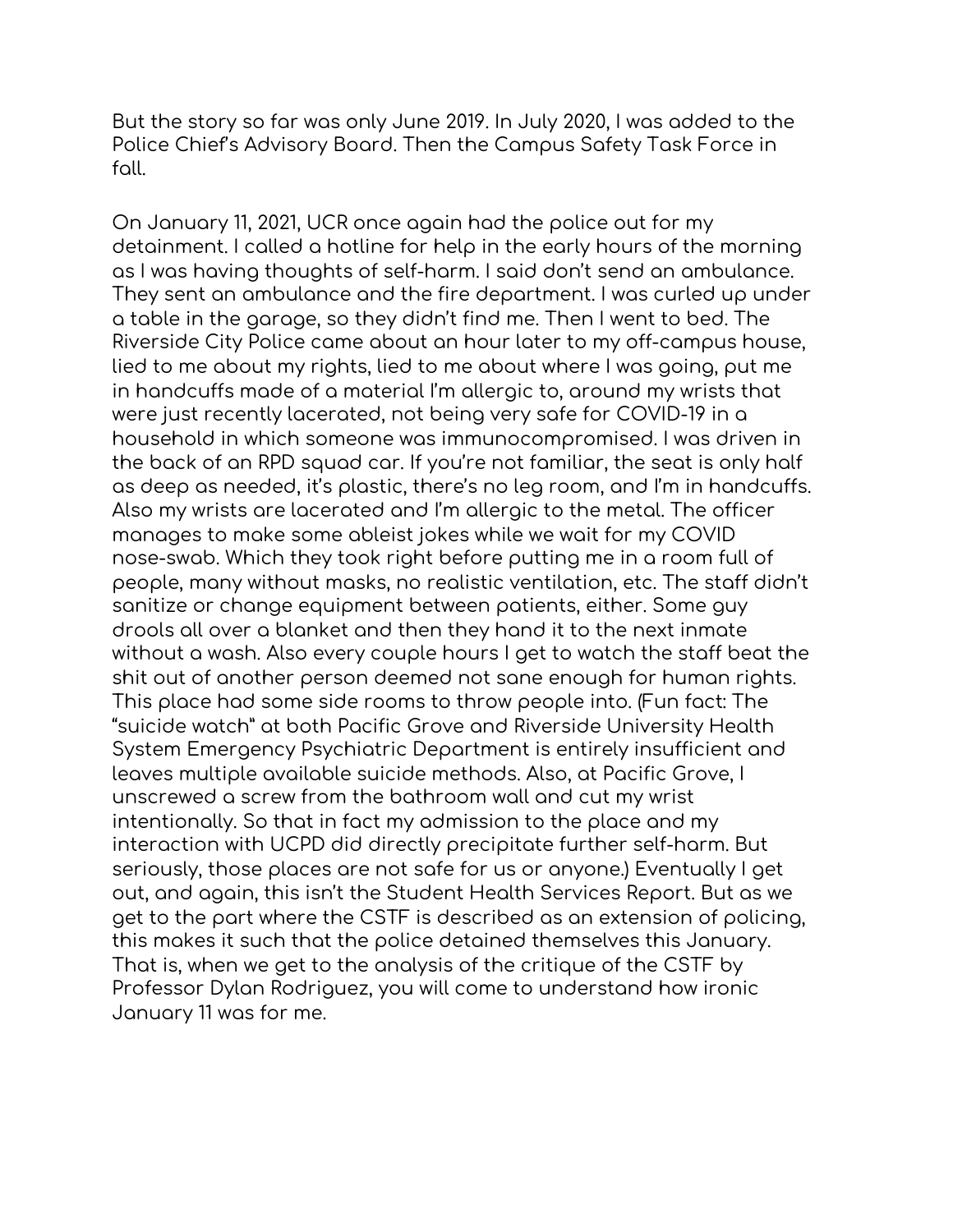### UCPD Resources

The UCPD consumes a lot of resources. We list them here, and invite the reader to begin considering better uses than policing for these resources.

- Money
- **Buildings**
- Legal powers
- Land
- **Vehicles**
- Lighting
- **•** Electricity
- Water
- Weapons
- Labor

I have been pointing these out primarily to academic departments, suggesting that academics should be a higher priority than policing in a budget crisis and also always.

# In response to Remaking the [University:](https://utotherescue.blogspot.com/2021/01/campus-safety-task-forces-as-police.html?m=1) [Campus](https://utotherescue.blogspot.com/2021/01/campus-safety-task-forces-as-police.html?m=1) Safety Task Forces As Police Power, by Dylan Rodriguez, Professor in the Dept. of Cultural and Media Studies at UC Riverside

My initial thinking was that I would continue to be in the Campus Safety Task Force I'm in because like a virus I am here to spread dissent from within, weakening my host, continuing to partake in the performance of police power, striving to minimize the damage done in the process, while aiming to accentuate the grotesqueness and atrocity of the entire production. As a scholar of evil, and yes that is a professional expertise I've gained at UCR, I feel suited to identify the evil all around me this year and publicly announce on behalf of the campus safety task force that we are complicit in evil and should be, as part of a complete abolition of campus policing, be shut down.

Yet, after reading this in an earlier draft of this report, Jack Clarke said, "Here where you've talked about you're viewing yourself in terms of your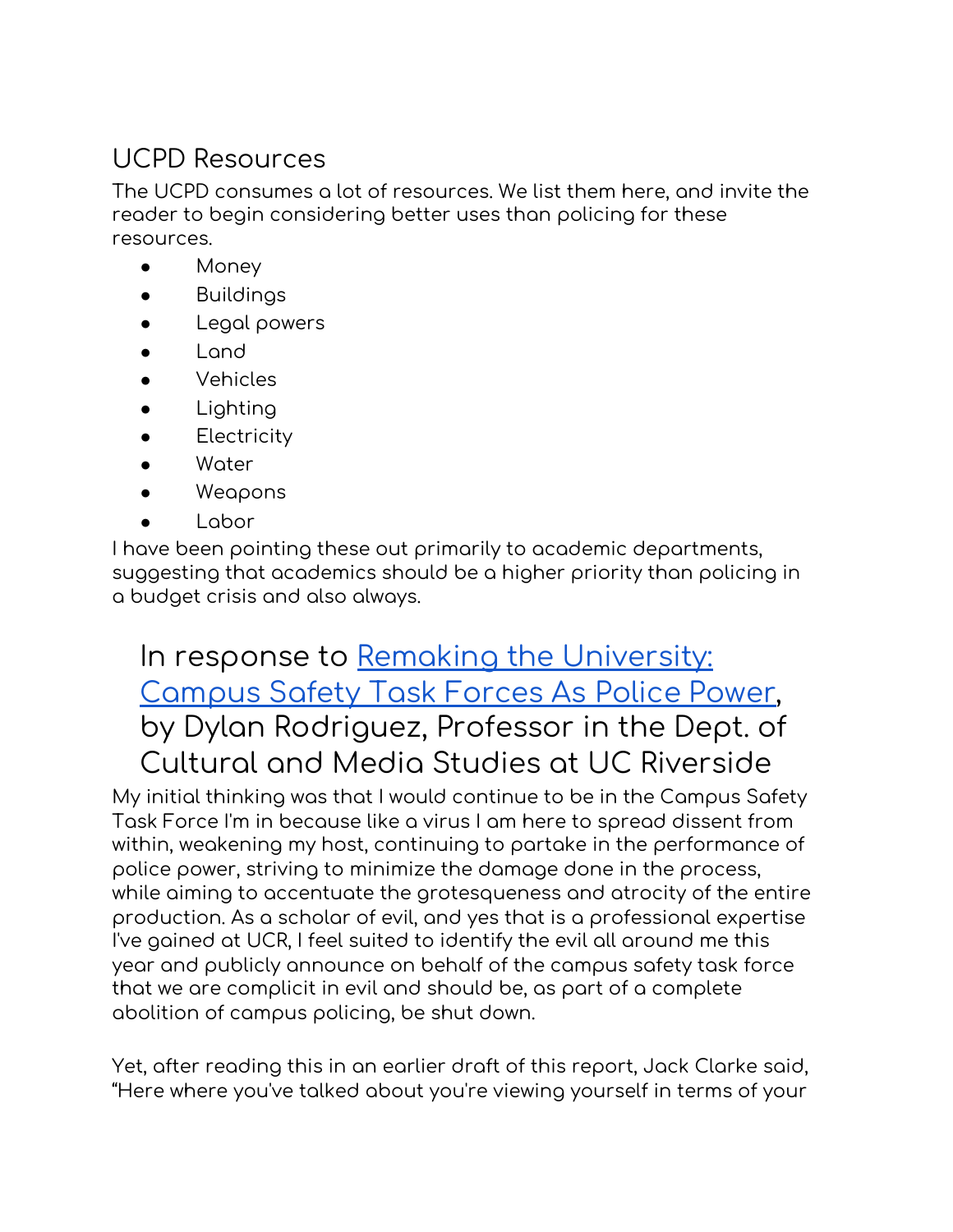participation in this has been similar to a virus. I want to say, and I should have said this in the beginning. I see no students here. I see no chancellors. I see a group of colleagues who are trying to do something that's good for the UCR community. And so Nichi, I would respectfully disagree with you. You are not a microscopic entity in the body of this larger part. You are a colleague at the table with as much voice as anybody else."

I had a response analyzing how this brings me back to a position directly in Rodriguez's sights above. But I think Jack is touching on something important here. This task force has demanded more from all of us I imagine, though I would at least strongly suspect most of us, from the personal. If I am to make sense of these two perspectives sharing the same reality, then I must understand that the position of UCR GSA President has a history of abuse. As do the task forces. I present now this triangle from the Southern California Adult Children of Alcoholics: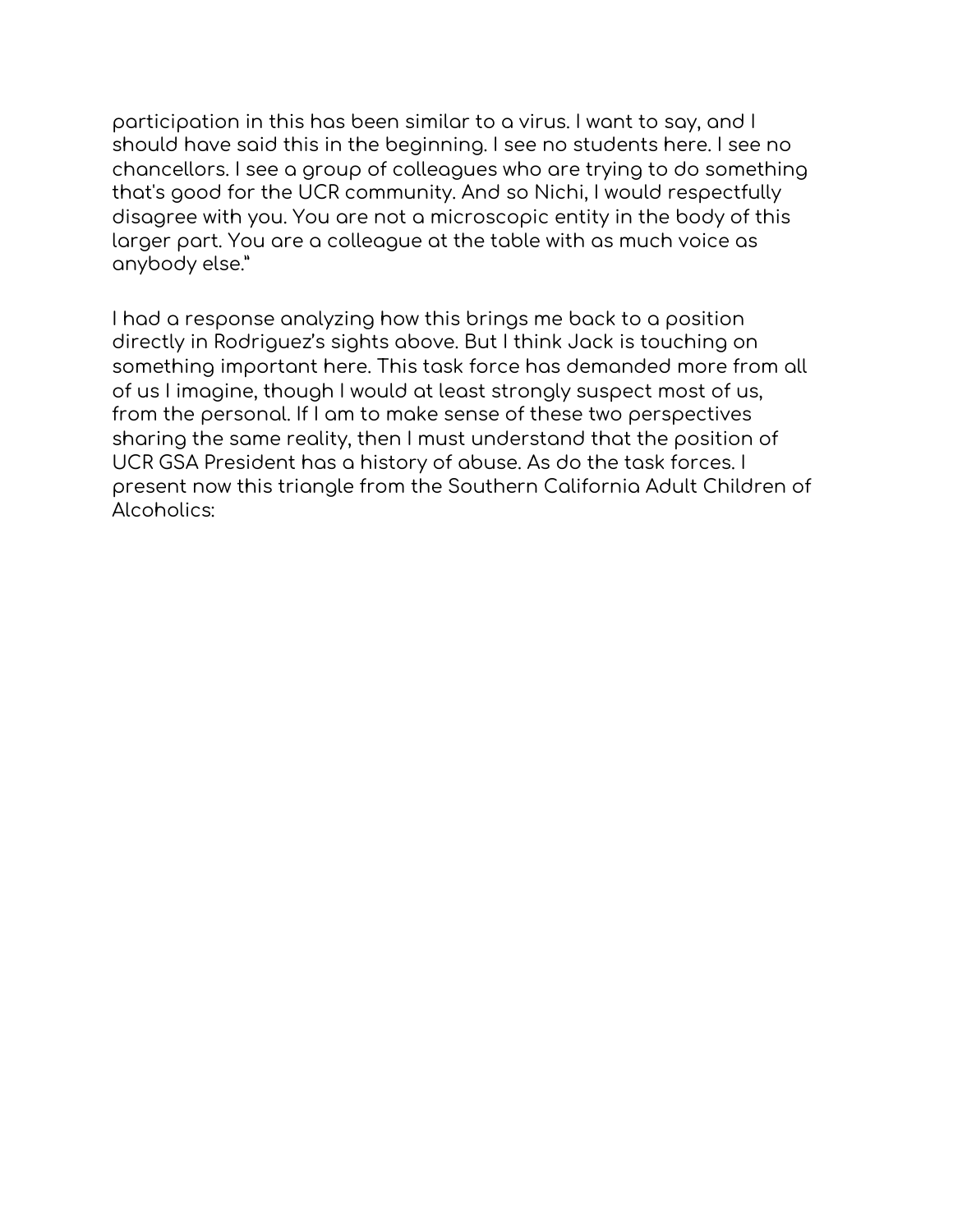

I do not claim to be blameless. I do suppose my response to #ICantBreathe is indeed to rescue. Because sometimes reality just sucks, these are ways to deny it. Because Black Lives Matter, we need to be willing to accept reality; we are blameworthy. But we can be blameworthy and move forward. As it stands, this Task Force does seem to be a vehicle for shifting the Overton window towards abolition.

Rodriguez writes, "The administrative response of the UC system to revolts against antiblack police violence and "systemic racism" mirrors the broader national drift toward a reformist restoration of law-and-order, political stability, and respectable policing. Relying on the triage and public relations model of administratively appointed "campus safety task forces" (in which university police are core members), UC administrators exemplify a process of institutional consultation, auditing, and piecemeal reform that installs the reproduction of police power as a premise of deliberation." That is, the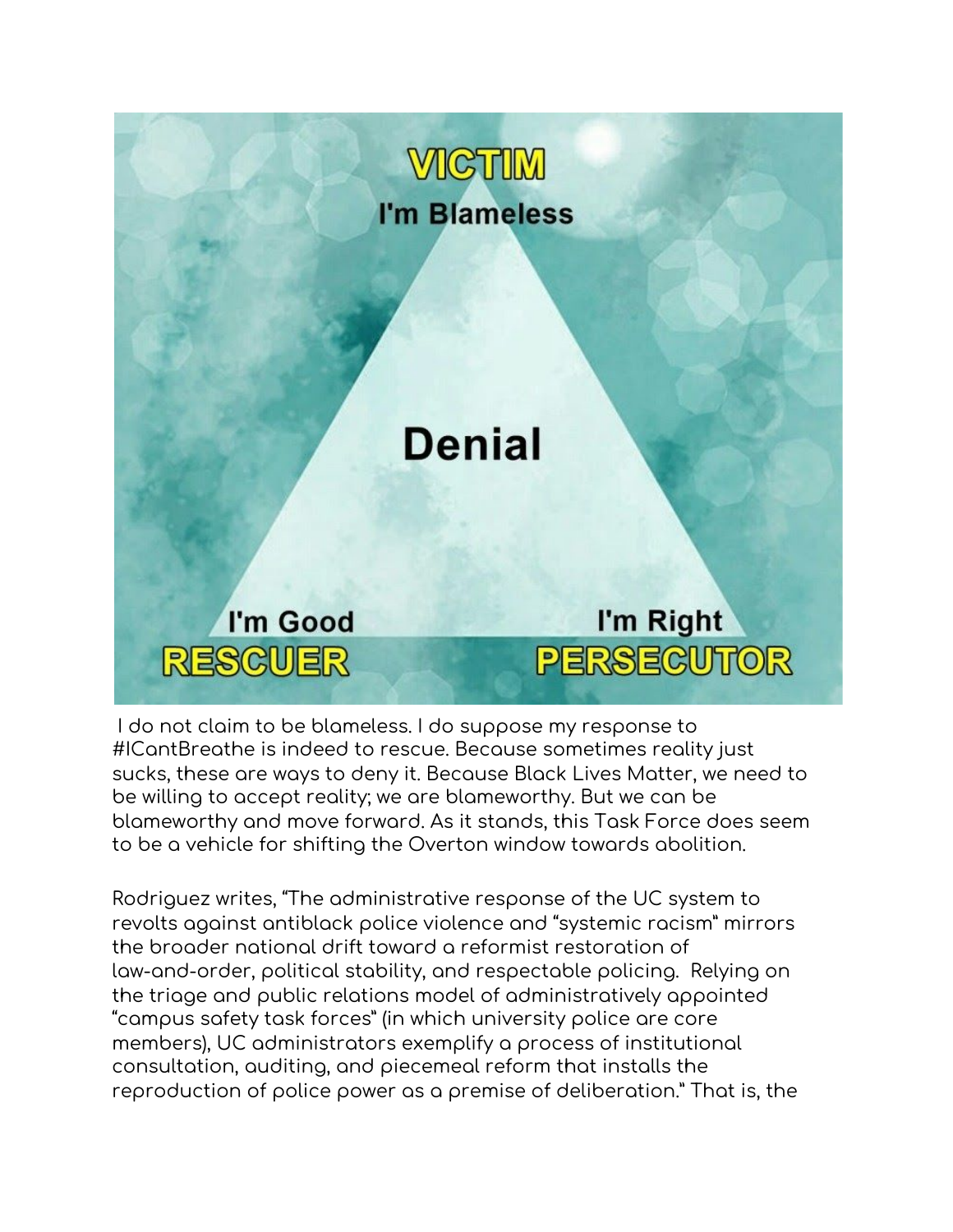UC's response is recognizable as the same as many other responses seen nationwide that focus on restoring respect in the police rather than increase safety or divest from antiblackness.

"Campus safety task forces are not merely inadequate to the task of slowing, interrupting, or ending the asymmetrical terror produced through modern campus policing—including but not limited to gendered antiblackness, Islamophobia, queer and transphobia, misogyny, ableism, white supremacy, and racial violence. Beyond this fundamental yet? unsurprising inadequacy, these task forces work to sustain and re-legitimize police power while extending the parameters of policing as a layered infrastructure of state and state-condoned violence."

That is, what the CSTF does is extend policing and seek to re-legitimize it in the public opinion. What it does not do is slow, interrupt, or end policing. We see also here particular populations affected include Black people, women, Muslims, LGBTQ people, disabled people, and people of color. Vice Chancellor of Diversity, Equity, and Inclusion, and Chief Diversity Officer, and Associate Professor of Comparative Literature/Vietnamese Mariam Beevi Lam commented on an intermediate draft that "Perhaps folks do not know the history, but the students who met with the administration several times (including the original authors of the student list of demands) also demanded that the Chancellor form a task force to tackle the issue of policing, and he did so relying on Student Affairs to conduct a nomination/selection process that led to the names of the students invited to participate in the Task Force. If this is all deemed an extension of police violence, what would be a proposed alternative mechanism for such discussions demanded by the students? How does any slowing, interruption or end to policing happen without some consultative process?" She highlights the paradox at play here: having a conversation about policing to improve campus safety must include the police, but to do so at the same time empowers and legitimizes the police. And so I again point to the distinction I make between policing and police. For example, I do not think John Freese, the Interim Chief of Police, should be fired. I think he should have a different role, that involves safety but not policing. I'm loathe to say anyone should still keep badges, uniforms, and guns, but so long as those dangers exist in this world, we need to be able to deal with them. A Director of Campus Safety should direct the campus community in how to be safe. So just as the medical school needs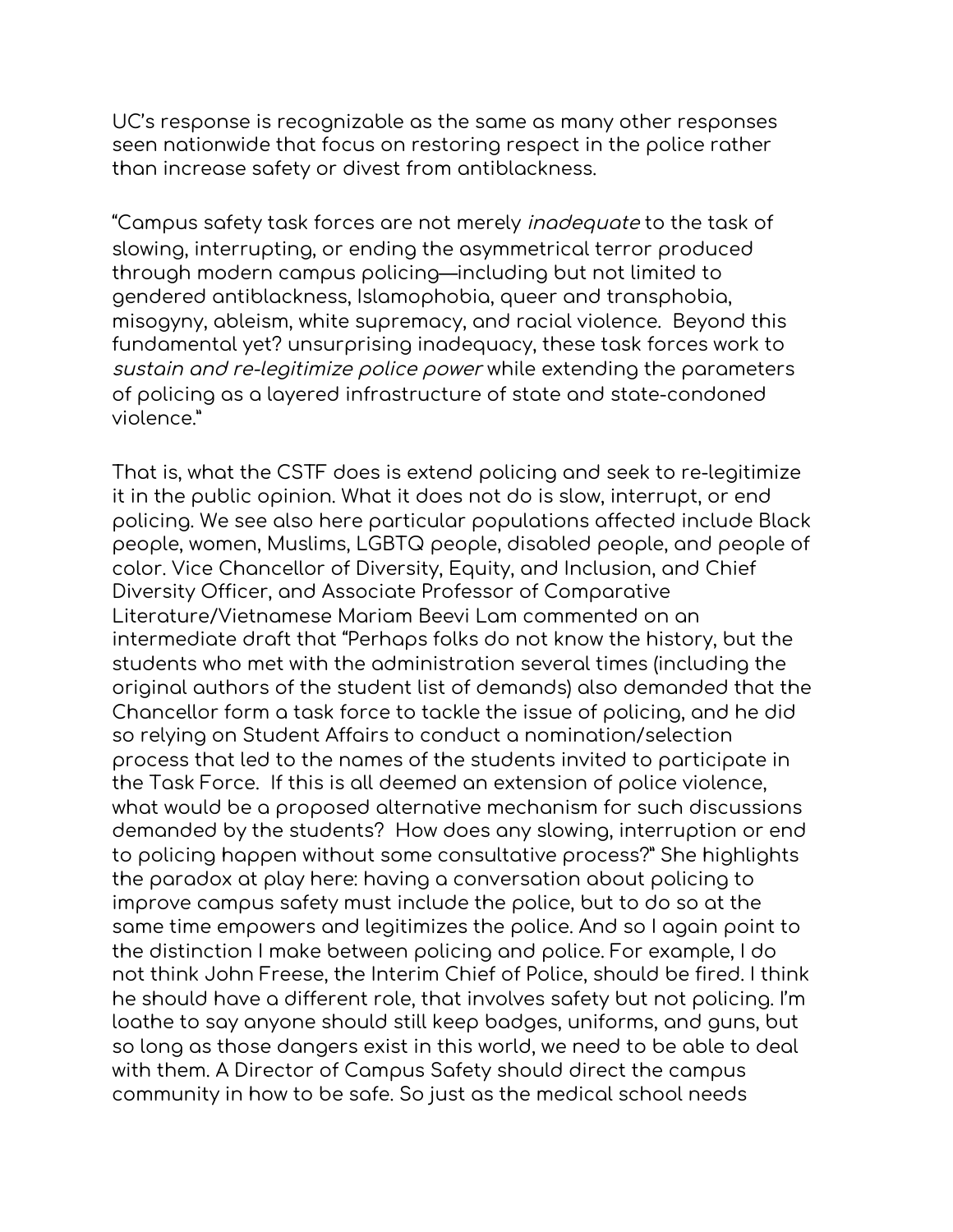drugs, deadly diseases, and training that can kill as well as save lives, the defense school needs badges, uniforms, and guns that can kill as well as save lives. This is a school, after all, and I still don't understand why such a vital-to-life part of it is so divorced from the powerful abilities to know more and do better that we have in the academics.

I turn now to UC Santa Cruz, who the UCR GSA has, along with other entities in this University system, not done the best for in the past, according to the information I have received.

"During the late winter and early spring, under the authority of Chancellor Cynthia Larive, the UCPD had violently repressed the graduate student-led wildcat COLA (cost of living adjustment) strike at UC Santa Cruz. In June, the Los Angeles (city) Police Department prevailed on an [agreement](https://doi.org/10.21428/1d6be30e.8cc96f6f,%20https:/saw.americananthro.org/pub/whose-university-when-police-pass-the-baton-to-campuses/release/1) with the UCLA [administration](https://www.latimes.com/california/story/2020-06-04/ucla-chancellor-calls-lapd-use-of-jackie-robinson-stadium-to-process-arrests-a-violation) to convert Jackie [Robinson](https://newsroom.ucla.edu/releases/ucla-a-violation-of-our-values) Stadium into a temporary outdoor jail for people arrested during mass demonstrations throughout Los Angeles after the police killing of George Floyd."

# Who is Cynthia Larive?





"Cynthia K. Larive was confirmed as the eleventh Chancellor of University of California Santa Cruz by the UC Board of Regents on May 16, 2019. She began her tenure on July 1, 2019."

"An accomplished bioanalytical chemist, Larive came to UC Santa Cruz from UC Riverside where she was serving as provost and executive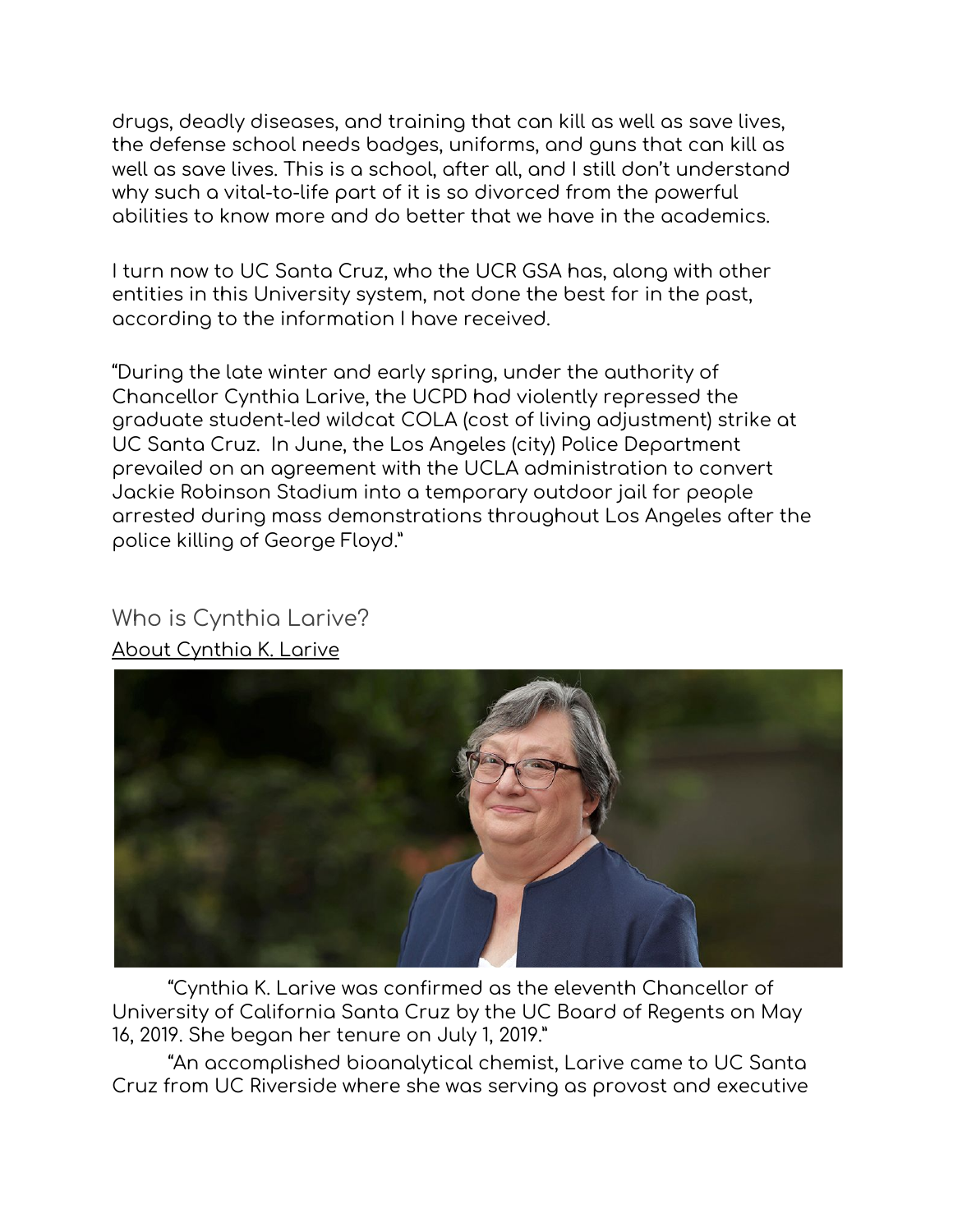vice chancellor. As provost, she was responsible for the academic enterprise, managing large scale initiatives as well as the daily operations of the UC Riverside campus, developing academic and administrative policies, and working closely with the chancellor, the Academic Senate, and the deans of UCR's colleges, schools, and divisions to formulate and realize campus goals. Since 2012, she has served in a variety of administrative roles including Vice Provost for Undergraduate Education, Divisional Dean of Physical Sciences and Mathematics, interim Dean of the College of Natural & Agricultural Sciences, and Chair of the Department of Chemistry."

"At the time of Drake's appointment, widespread condemnation of UC administrators' history of sanctioning law enforcement violence seemed to mesh with the incoming UC President's poignant [account](https://www.latimes.com/california/story/2020-07-08/uc-president-elect-michael-v-drake-knows-firsthand-about-harsh-police-tactics) of his own encounters with police harassment: "It's been a part of American life for all too long, and it's something that needs to stop and we need to find better ways of being able to keep our communities safe."

"Two parts of Wilcox's qualifying statement clarify the assumptive premises of the UCR Task Force's convening. First, while it is a common rhetorical convention for elected officials, police chiefs, and other institutional executives and administrators to invoke a universalized notion of "our values" in the course of narrating their policies and decisions, such pronouncements avert sober consideration of the ethical premises of the university: What if "our values," read as the institutionally enforced priorities of the university, effectively (though tacitly) encompass systemic, discursive, normalized antiblackness and antiblack policing at the very same time that they fetishize notions of Black student "success" and graduation rates?"

What if "our values," read as the institutionally enforced priorities of the university, meaning the use of "our values" is to be understood as referring to the actually upheld values in institutional action, effectively (though tacitly) encompass systemic, discursive, normalized antiblackness and antiblack policing at the very same time that they fetishize notions of Black student "success" and "graduation rates"? Then we as a campus are engaged in systemic, discursive, normalized antiblackness and antiblack policing despite how we focus and parade the notion of Black student success and graduation rates. This sounds accurate.

So, we have that in practice our values include systemic, discursive, normalized antiblackness and antiblack policing. At the same time fetishizing Black student success and Black student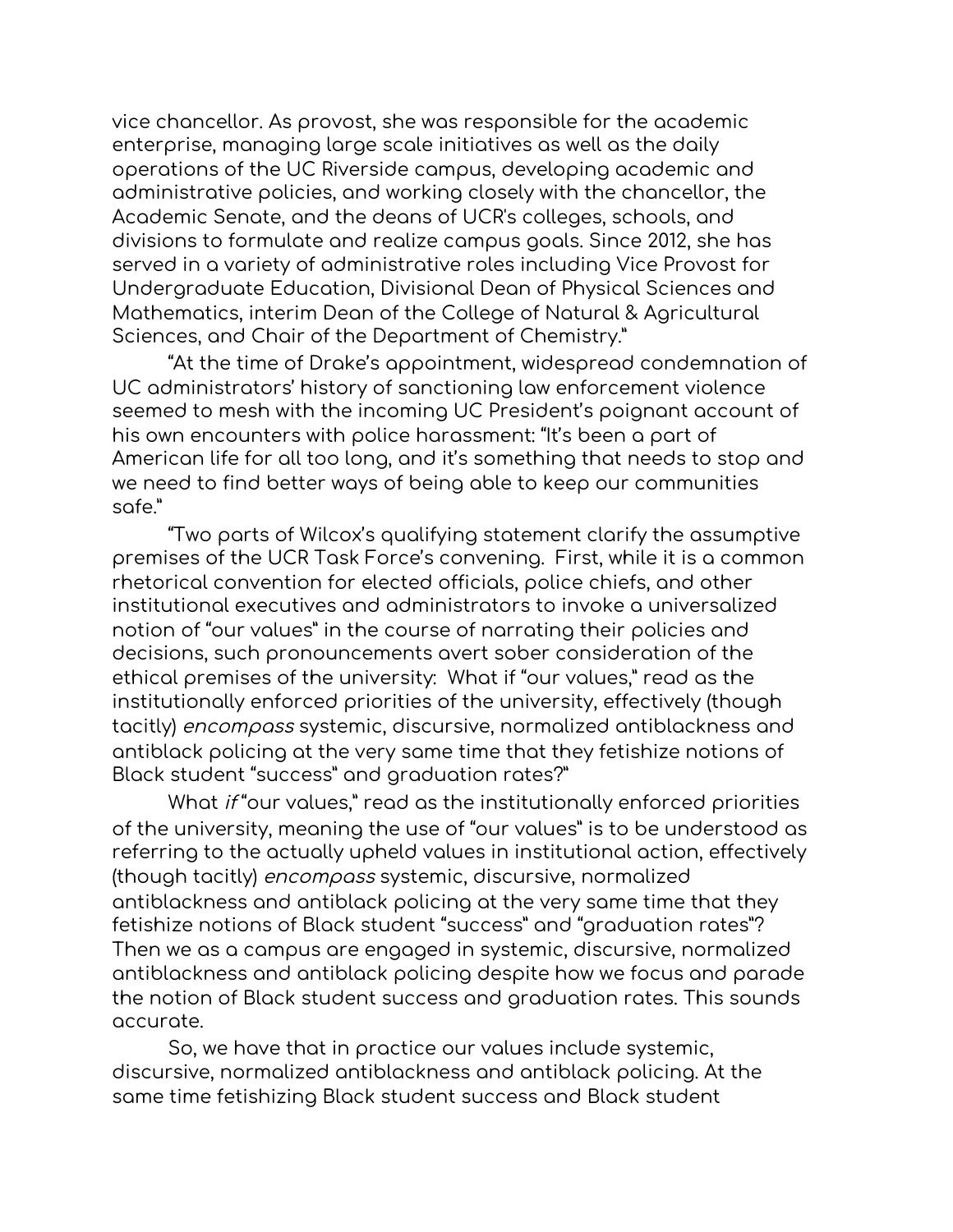graduation rates. If a sufficient effort by UCR had been made, the Black successes should be able to "speak for themselves" instead of the university speaking for them.

"Posed another way: How does the policing of Black people, Black presence, and Black (intellectual, cultural, and social) life form the historical conditions of possibility for "our values," which in turn cohere institutional notions of "diversity, equity, and inclusion" especially when they are applied to the work of university policing task forces?" We can break this down into the policing of Black people, presence, intellectual life, cultural life, and social life. These five form the historical conditions for diversity, equity, and inclusion Especially with regard to university policing task forces! Putting this together, we can come to understand how UCR achieves diversity in policing of Black people, diversity in policing of Black presence, diversity in policing of Black intellectual life, diversity in policing Black cultural life, diversity in policing Black social life, equity in policing of Black people, equity in policing of Black presence, equity in policing of Black intellectual life, equity in policing Black cultural life, equity in policing Black social life, inclusion in policing of Black people, inclusion in policing of Black presence, inclusion in policing of Black intellectual life , inclusion in policing Black cultural life, and inclusion in policing Black social life.

"Second, Wilcox's preemptive dismissal of abolitionist forms of campus safety as a concession to the jurisdiction of the city police and county sheriff is a red herring. This is because of the longstanding practice of "concurrent [jurisdiction](https://policy.ucop.edu/doc/4000382/PoliceProceduresManual)." Put simply, city and county police already have shared authority with the UCRPD on campus and campus-owned property, and such is a common arrangement for campuses that employ their own police forces." Can we stop with this disproven line of reasoning, now? If so, good. If not, why not? **"Importantly, there is no inherent prohibition on the possibility of a university negotiating concurrent jurisdiction with external police departments in the absence of <sup>a</sup> campus police force, provided alternative forms of security and safety are instituted in place of the UCPD."**

"The spectacle of the UCR Task Force's one hour virtual "<u>[town](https://chancellor.ucr.edu/task-force-campus-safety)</u> [hall](https://chancellor.ucr.edu/task-force-campus-safety)," held on November 12, 2020, evidenced the administrative leadership's lack of preparation, research, and seriousness in grasping their topic. This was despite the fact that, according to Associate Chancellor Christine Victorino, it was provided with a "shared drive with scholarly work in the area of police abolitionism [sic] and racial profiling." (Full transparency: this shared drive apparently includes at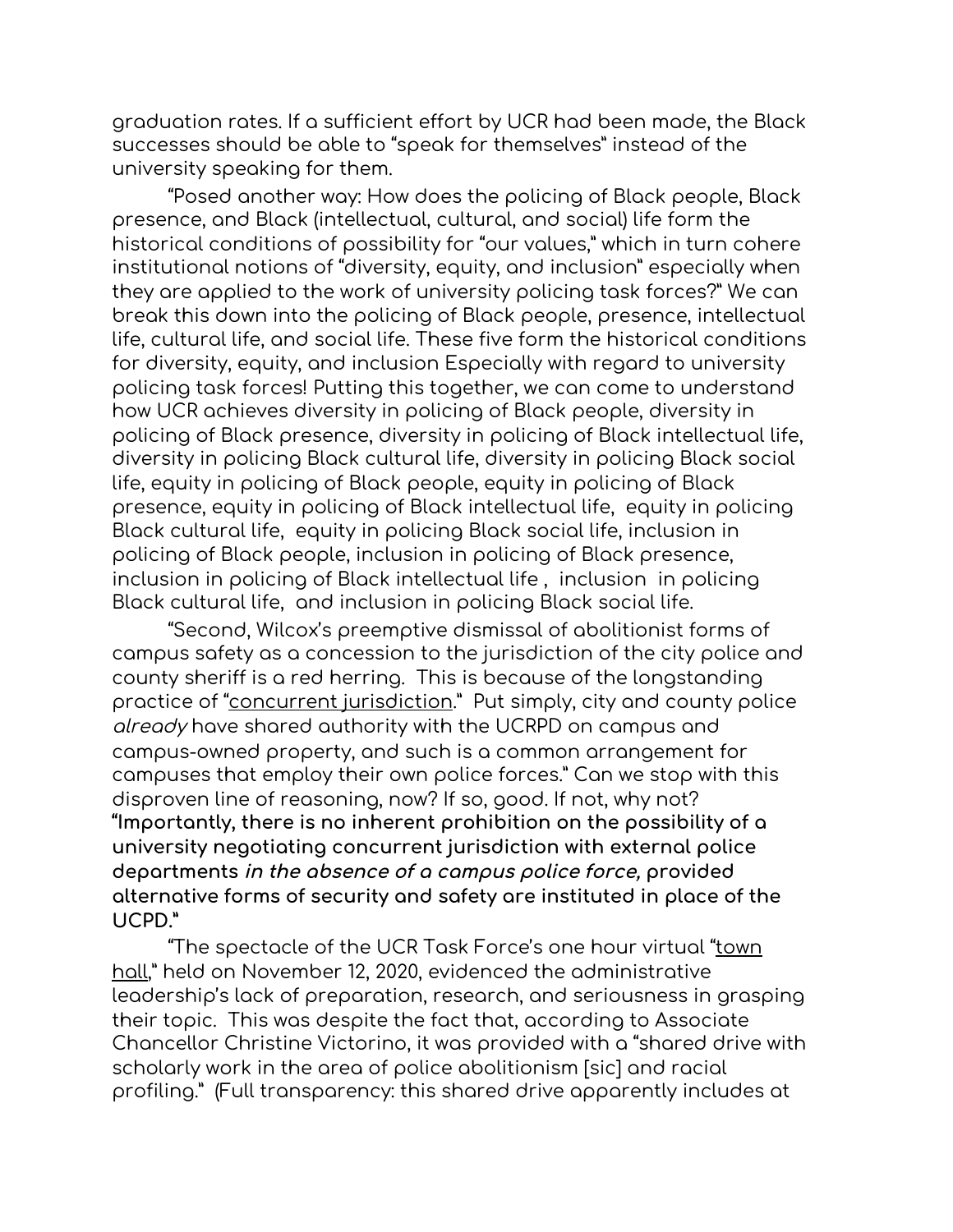least one of my published scholarly articles on policing and police violence in the UC system.)" What was in these drives? Not much. And we didn't discuss these readings because if we did, then everything here would already be known to have been already said! All of this! The only reason UC can keep having these performative task forces is because nobody is around long to see a plan through, but I did the reading, so I know the history, and the questions the penultimate draft the CSTF put forward are already answered and display a complete obliviousness to the current state of research.

"While the Chair of the Task Force (a local attorney and UCR alumnus) assured the hundred or so audience members that the group was "open" to considering abolitionist alternatives to the UCRPD, the prominent (and rather defensive) presence of UCR Police Chief John Freese constituted an embodied rebuttal of the Chair's generous claim." I, Nichi Yes, in fact verified at that Town Hall that the Chancellor explicitly said the CSTF would not discuss abolition. And that we had not discussed abolition until the town hall. To be fair, We have been talking a lot more about abolition since the town hall.

To be sure, let's review the minutes. The first [meeting](https://chancellor.ucr.edu/sites/g/files/rcwecm761/files/2020-10/CSTF_Meeting_Minutes_10-14-20.pdf) did not. In the second [meeting](https://chancellor.ucr.edu/sites/g/files/rcwecm761/files/2020-11/CSTFMeeting%20Minutes102920.pdf) this [document](https://www.pewresearch.org/social-trends/2016/06/27/1-demographic-trends-and-economic-well-being/) was shared, some suggestions for expanding the policing, and no abolition. The [minutes](https://chancellor.ucr.edu/sites/g/files/rcwecm761/files/2020-12/CSTFMeetingMinutes111220.pdf) of the meeting following the [town](https://ucr.zoom.us/rec/share/MYyTwiXfDbhbrZNuEHQ68vMEANo5jFjnJ8kQP8CKEzqmWWY0ovQwSWOgQD-aBNtX.UXy7aY52G9wNYPvF) hall reveal how slow our direction was in shifting. Then the University of Oregon Police Chief Carmichael came to a [meeting.](https://chancellor.ucr.edu/sites/g/files/rcwecm761/files/2021-01/CSTFMeetingMinutes121020.pdf) But that puts us past the town hall.

"In response to Freese's description of the "diversity" of the UCRPD ("We have twenty-two male officers, three female, one Asian [sic] officer, two Black officers, seven Hispanic [sic] officers, and fifteen white officers"), i posed a written question to the panel: Is the Task Force aware that increased diversity of police personnel does not lead to less racist, less sexist, less transphobic, less antiblack police practices?

The Police Chief's rambling response to this rudimentary question further undermined confidence in the Task Force's credibility and analytical rigor, given Freese's central role in its deliberations:

"We—like all police departments—we hire from the human race. It doesn't matter what color our police officers are. Our police officers, just like any human beings, can have, um, feelings and things that are part of their lives and that they act on, sometimes subconsciously. As the leader of this department, I've always had a clear stance that we do not stand for any kind of prejudiced behavior from our officers…. [T]he best way I can answer that question is that we do the best with hiring from the human race. I acknowledge that it doesn't matter what color or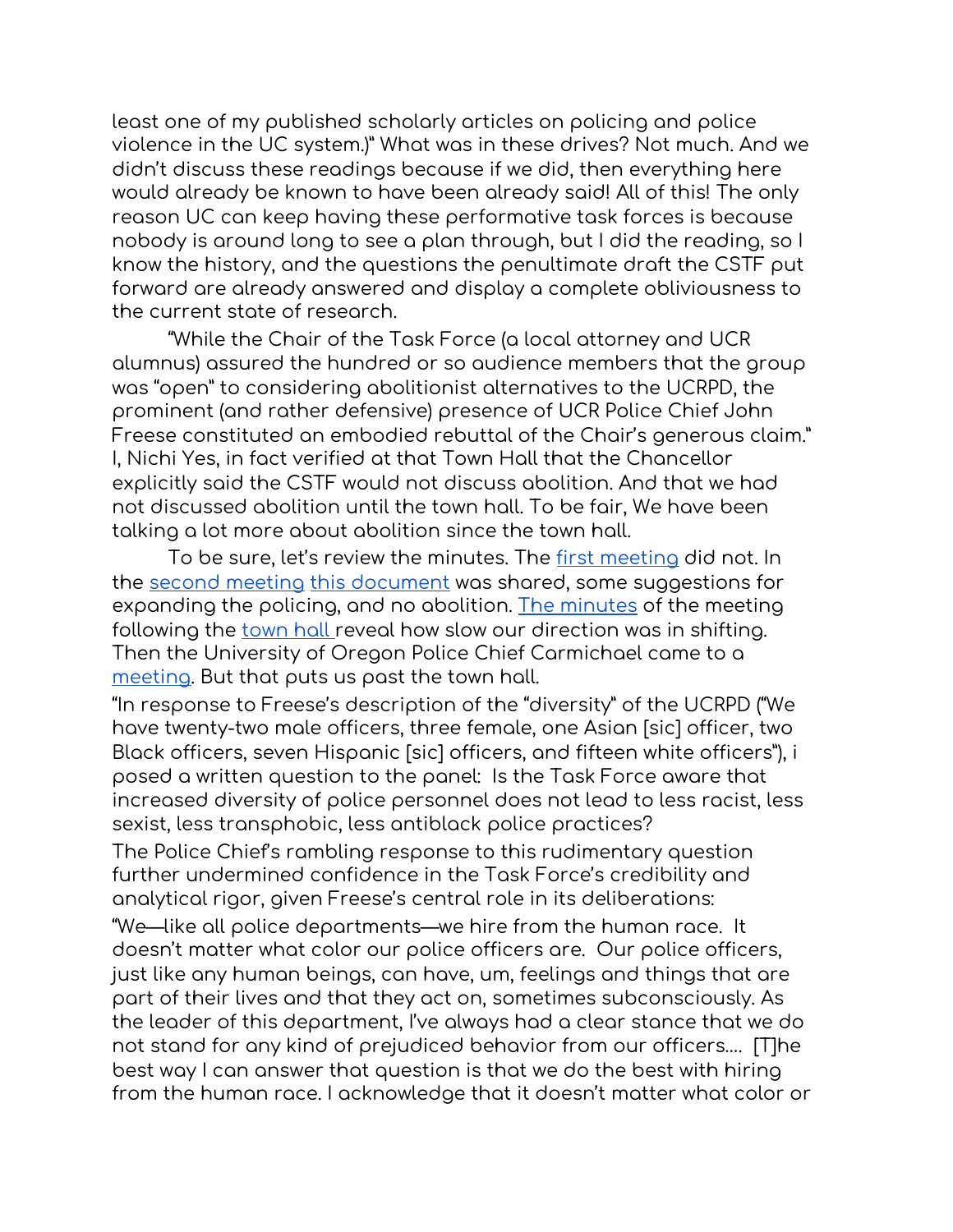the makeup of our police department or any police department, you're, you're uh, you're dealing with human beings."

#### Do I need to explain the problems with this?

Especially revealing is a passage from the [minutes](https://chancellor.ucr.edu/task-force-campus-safety) of the Task Force meeting held immediately after the Town Hall:

[UCR Police Chief] John Freese raised his concern about a recommendation for abolishing the police force; [Associate Chancellor] Christine Victorino suggested focusing on developing justified, well-founded, and implementable recommendations. "

"The public ritual of the "campus safety task force" reproduces the legitimacy of police presence by inviting criticism of its excess, dysfunction, mismanagement, corruption, antiblackness, racism, misogyny, queer phobia, transphobia, ableism, and white supremacy (etc.)"

"Such task forces are <sup>a</sup> production and performance of police power and are thus constitutive of, rather than external to it; their deliberations (including task force reports, white papers, and recommendations) extend the technology of policing to incorporate the ceremonial participation of critics, individualized and communal targets of police terror, and survivors of acute (and homicidal) police violence."

I present, then this figure, an illustration of the described activities of task forces.



Policing strategically includes its critics, targets, and survivors. That is to say, in a sort of "state of nature", with no task forces, critics (C) , targets (T), and survivors (S) are clearly distinct from police (P). Because of Campus Safety Task Force (CSTF), C, T, and S are instead acting as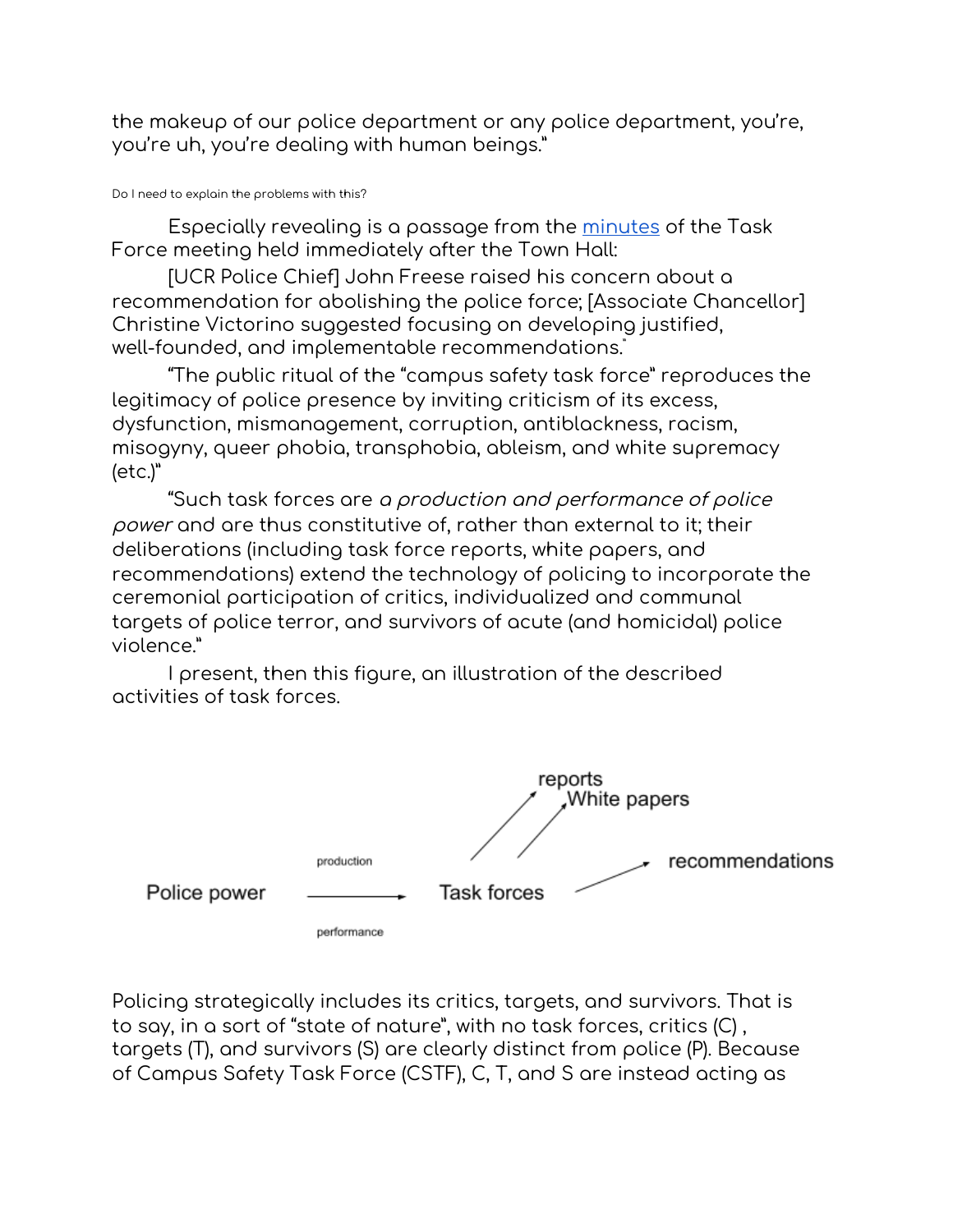part of P. So, in this next figure, we have an illustration of the described effect of task forces.



So why am I on one? Because it is an avenue to bring victims to the police side. With a critical mass of us inside, we can have our side turn against itself. Which diverts attacks away from victims. While being on the task force requires making it my job to hurt victims, I can be absolutely awful at my job. Thanks to white privilege, probably, I can be absolutely dismal at this and yet somehow not get fired.

"These processes tend to not only incorporate the direct participation of police, but also extend the reach of domestic counterinsurgency as a defense of the fundamental legitimacy of police power (violence) and police militarization (domestic war)." I.e. policing extends beyond the police via violence and domestic war.

"This counterinsurgency serves to protract and reproduce antiblack (etc.) state violence at the very same time that it solicits indignant outrage against it. Yet, the omnipresence of police reform task forces at university and college campuses also occasions an overdue reflection on the continuities of policing and police power beyond "the police."

"Continuities" here understood to be the relations constantly connecting policing and police power to that beyond the police. Dr. Rodriguez here says that this occasions an overdue reflection. As a member of the CSTF, let me NY reflect. Via the CSTF, I have contact with (see list of CSTF member). This does seem to extend well beyond UCPD. Do I have police power as a member of the CSTF? I can imagine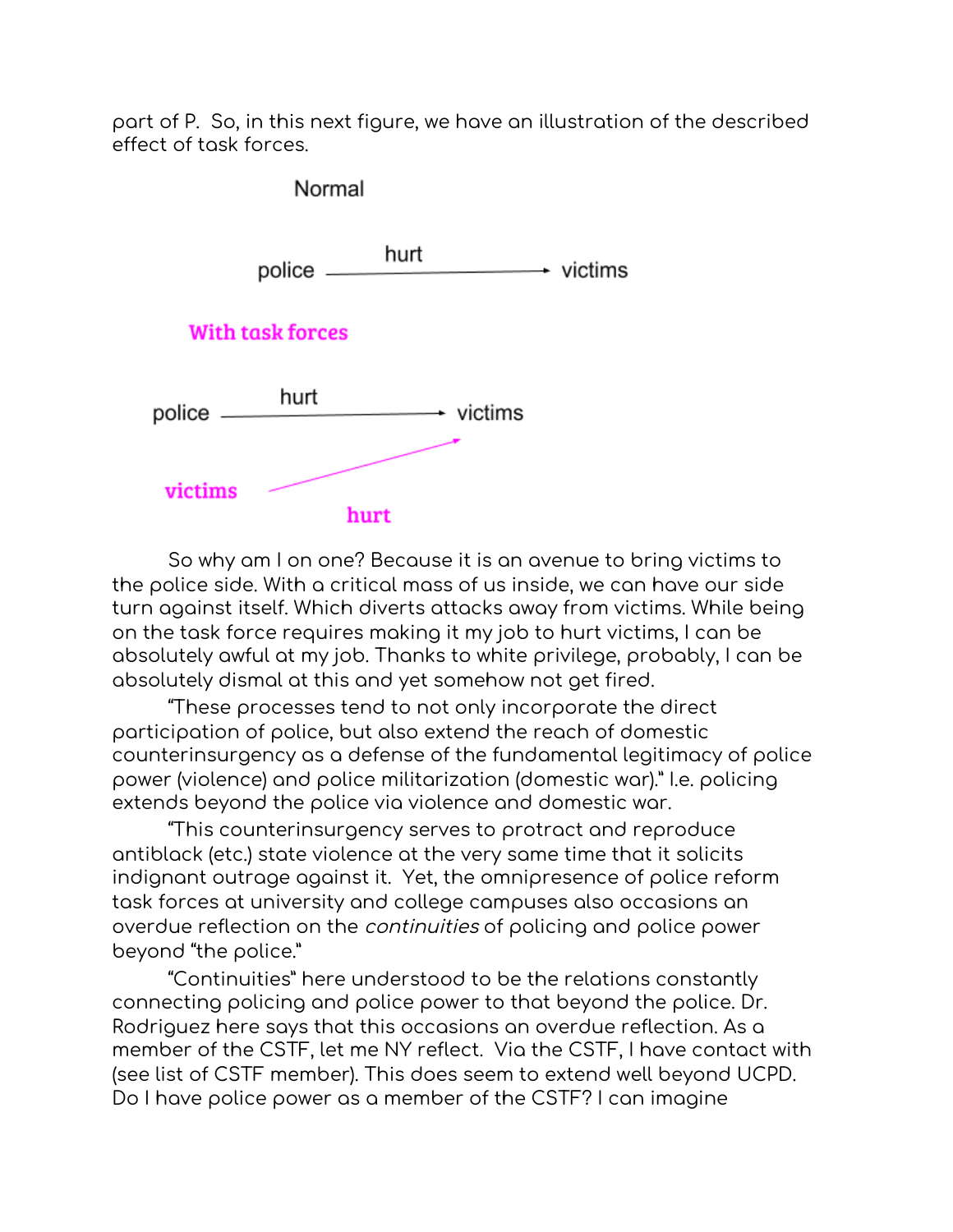someone thinking perhaps I do not. After all, I, a graduate student, cannot just arrest a student.

Yet if I were to have a vendetta against a particular Black student, do you think I could use the CSTF to police this student? I think the answer to that question is yes, and I'll say now it is a horrible reality, but I think you're right, I could. Really, to any of you reading this, I'm sorry, I'm not trying to lord my power over you. I don't really care for it, honestly. You're more interesting to me as an equal, anyway. And I don't want to police my students, either.

But I don't think I'm telling you anything you don't know, and I do think I'm telling a lot of people something they don't fully realize but would admit if nobody would ever hold them to it. At UCR, as well as the other UC campuses, white grad students can do whatever they want to Black undergraduate students. That's fucked up. If someone reports, chances are, the Black students will get in trouble. That's fucked up.

**In summary:** Task forces give the public appearance of the University having done something. Serving on them serves that end. But, serving on them allows participants access to what it has access to. So, for instance, the police chief, provost, VCSA, etc. have to give an audience to task force members. Additionally, task force members can speak for campus policing. So, they should publicly announce that their total organization, i.e. campus policing, is racist, violent, and should be abolished.

I link to the Cops Off Campus [\(@ucftp\)](https://twitter.com/ucftp?lang=en) here. This twitter account cannot be covered in full in this report, but is a good resource. We now turn to:

#### [DIVEST/INVEST:](https://challengeinequality.luskin.ucla.edu/abolition-repository/) Organizing the Abolition University | Challenge [Inequality](https://challengeinequality.luskin.ucla.edu/abolition-repository/)

"In the words of The [Movement](https://m4bl.org/week-of-action/tuesday/) for Black Lives (M4BL), "All public institutions designed to serve the people, must cut ties with the police in the interest of public safety." On June 1, 2020 the LAPD used the university's Jackie Robinson Stadium as a "field jail" to detain protesters and others arrested for curfew violations, including UCLA students. In response, the DIVEST/INVEST UCLA Faculty Collective was formed to work in coalition with student and community organizations toward implementing the goal of divestment from the police state and investing in reparative public goods towards the horizon of abolition. The Institute on Inequality and Democracy has created this repository to organize resources and work toward this goal together."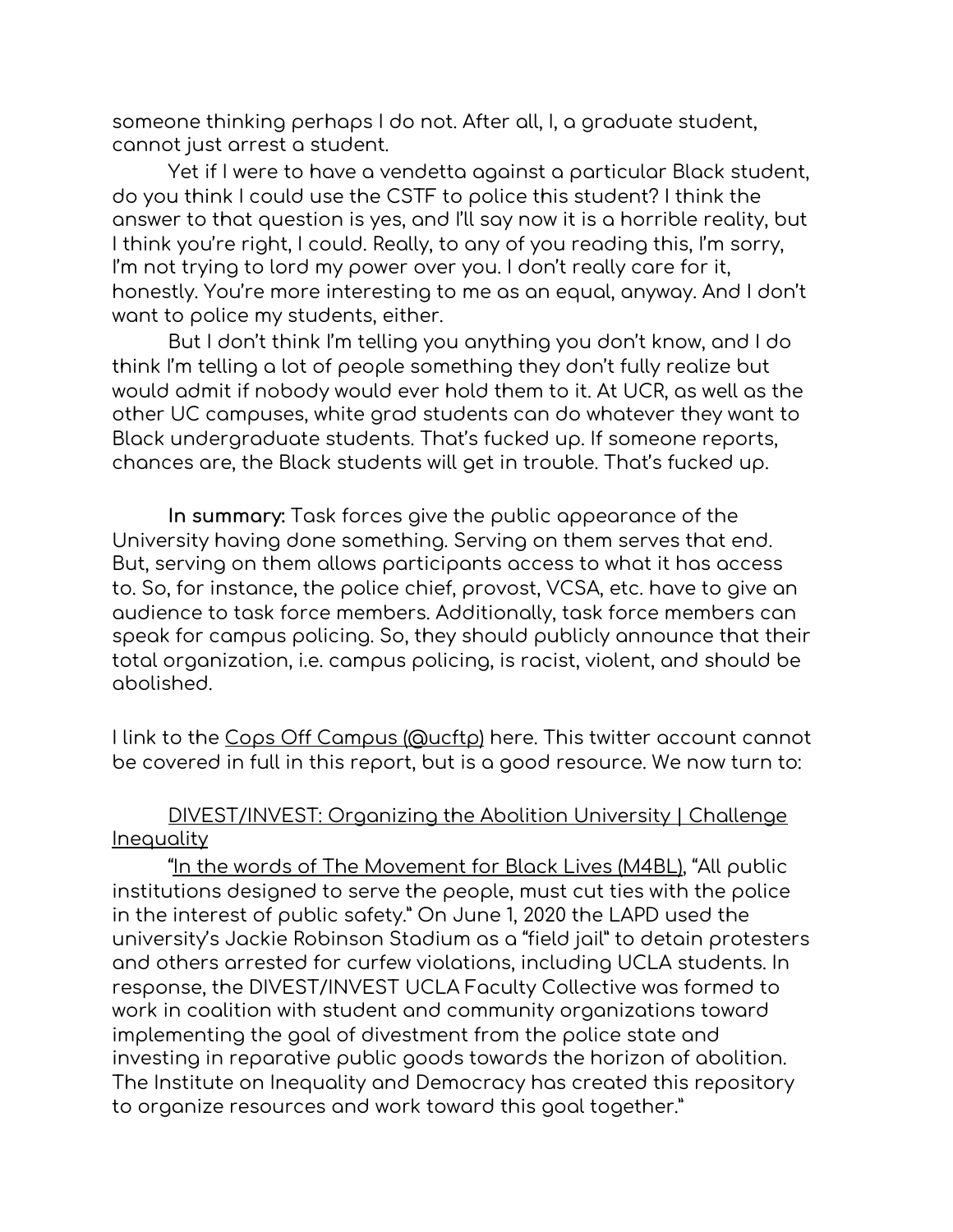I suggest reading Tw: [Anti-Blackness,](https://ucsa.org/wp-content/uploads/2020/06/UCSA-Statement-Anti-Blackness-Police-Violence-6_2.pdf) police violence, death For [Immediate](https://ucsa.org/wp-content/uploads/2020/06/UCSA-Statement-Anti-Blackness-Police-Violence-6_2.pdf) Release: June 2, 2020. Now, as for this CSTF:

#### In response to [Campus](https://insideucr.ucr.edu/announcements/2020/09/14/campus-safety-task-force-announcement) safety task force [announcement](https://insideucr.ucr.edu/announcements/2020/09/14/campus-safety-task-force-announcement) | Inside UCR

September 14, 2020 announcement by Chancellor Kim Wilcox of formation of CSTF, "to advise on how we might improve safety, and the feeling of safety, for all members of the UCR community"

"I have asked this group to take a broad perspective on this assignment, seeking advice on budget, recruitment of officers, training, weapons, use of force, uniforms, community engagement, and oversight."

To give brief advice on each of these:

- Budget: Reallocate 100% of UCPD spending to other units on campus.
- Recruitment of officers: Do not recruit any officers for the sake of policing. Do carefully screen any employees hired for the creation and preservation of campus safety. Make sure to recruit in such a way to avoid recreating a policing structure.
- Training: Divest from police training, immediately switch to training on decided methods of establishing campus safety, details of some options provided below. Retrain all current associates.
- Weapons: Besides as established for their use in martial arts classes and other educational and carefully monitored situations, weapons are inappropriate for possession on a university campus.
- Use of force: Force should not be used on anyone without their consent unless necessary for the prevention of grave harm to self or others, and even then while the use of force is understood to be excusable, it remains unjustifiable, a serious cost borne by the user of force in defense of people. As such, the minimization of nonconsensual force on people should be a top priority of campus safety.
- Community engagement: Those employed for the good of campus safety should be engaged in all parts of community life. As this is a community of a research university, academic research and education activities should be central to this engagement.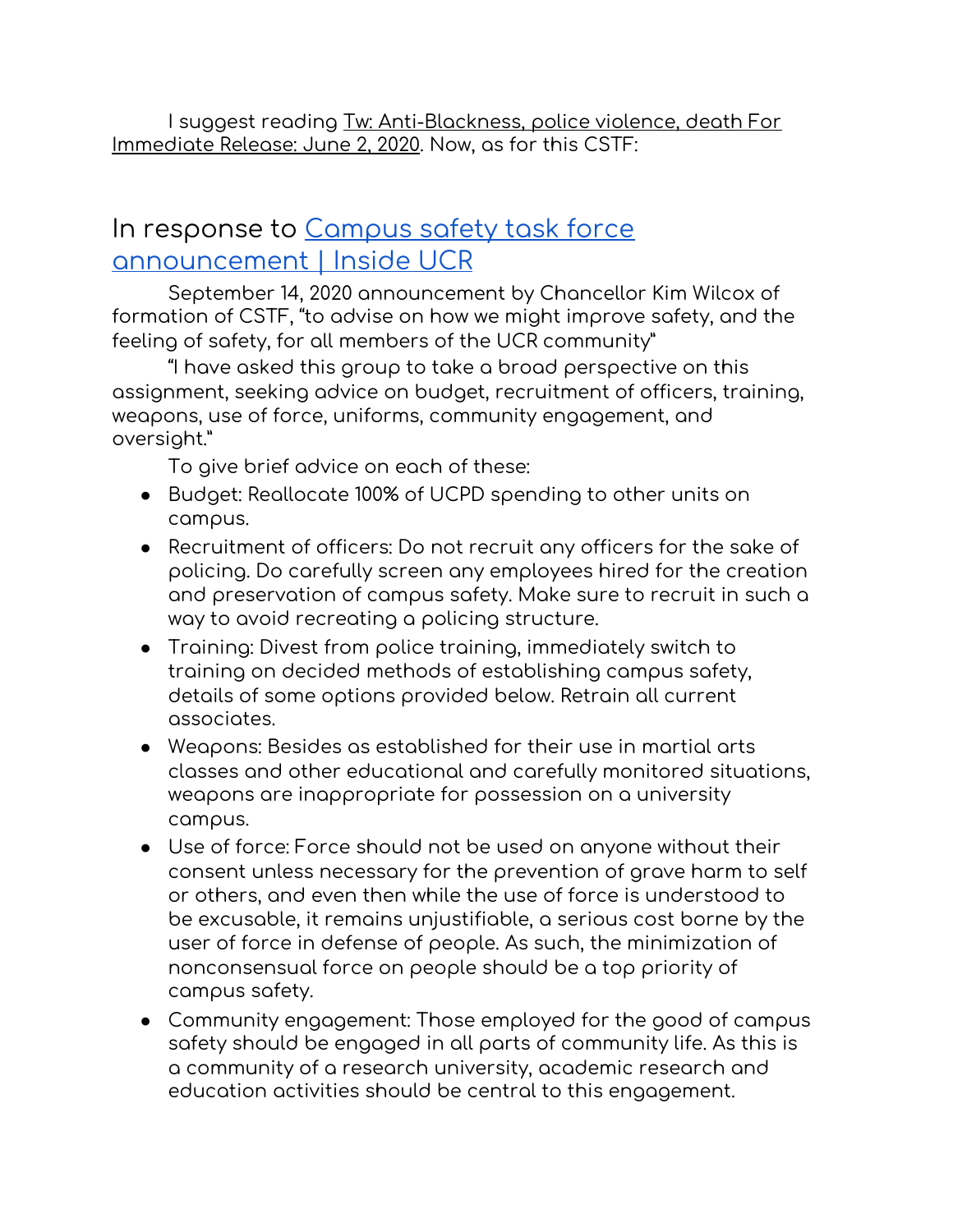● Oversight: Proper oversight requires transparency and accountability. For adequate transparency, the UCR Department of Campus Safety or its equivalent will require regular external and internal review, and for adequate accountability, the provision of a variety of possible sanctions that may be levied against agents of the department by the community for misconduct.

Kim Wilcox said, said, "I am not asking the Task Force to opine on the issue of whether we should maintain a police force, " but just as sometimes a dissertation proposal can radically mispredict the ultimate direction of the dissertation, this charge radically mispredicted the ultimate correct course of action for the Task Force. This is not an opinion. It is a statement of necessity.

Kim Wilcox said, "We are better served as a community by having our own police force, which reflects our values and reports to the campus." This is wrong. Details below.

Kim Wilcox said, "Without our own police, we would fall under the jurisdiction of the Riverside Police Department and the Riverside County Sheriff." While true, it is also true that with our own police force, we currently fall under the jurisdiction of the Riverside Police Department and the Riverside County Sheriff. Chancellor Wilcox, did you not know this? If you did know this, then what is the relevance of your statement here?

Kim Wilcox said, "The Task Force will review our overall campus safety efforts" As a member of the Task Force, I can say that this did happen. The police and health concerns are quite clearly the biggest current threats to campus safety. Campus safety efforts in response to policing have been counterproductive, in fact aiding and abetting in the harms effected by America's policing institutions via funding a campus police department. Campus safety efforts in response to health concerns have been, as far as I can tell, a genuine effort to do the best we can for our community in the face of a statewide University budgeting tradition that places UC Riverside at a massive financial disadvantage. Put simply, it is the opinion of the UCR GSA that policing is bad and student health services is trying.

Kim Wilcox said, "focusing primarily on operation of the UCR Police Department and its relationship to other entities on campus and throughout the community"

We present this table to fill in analyses: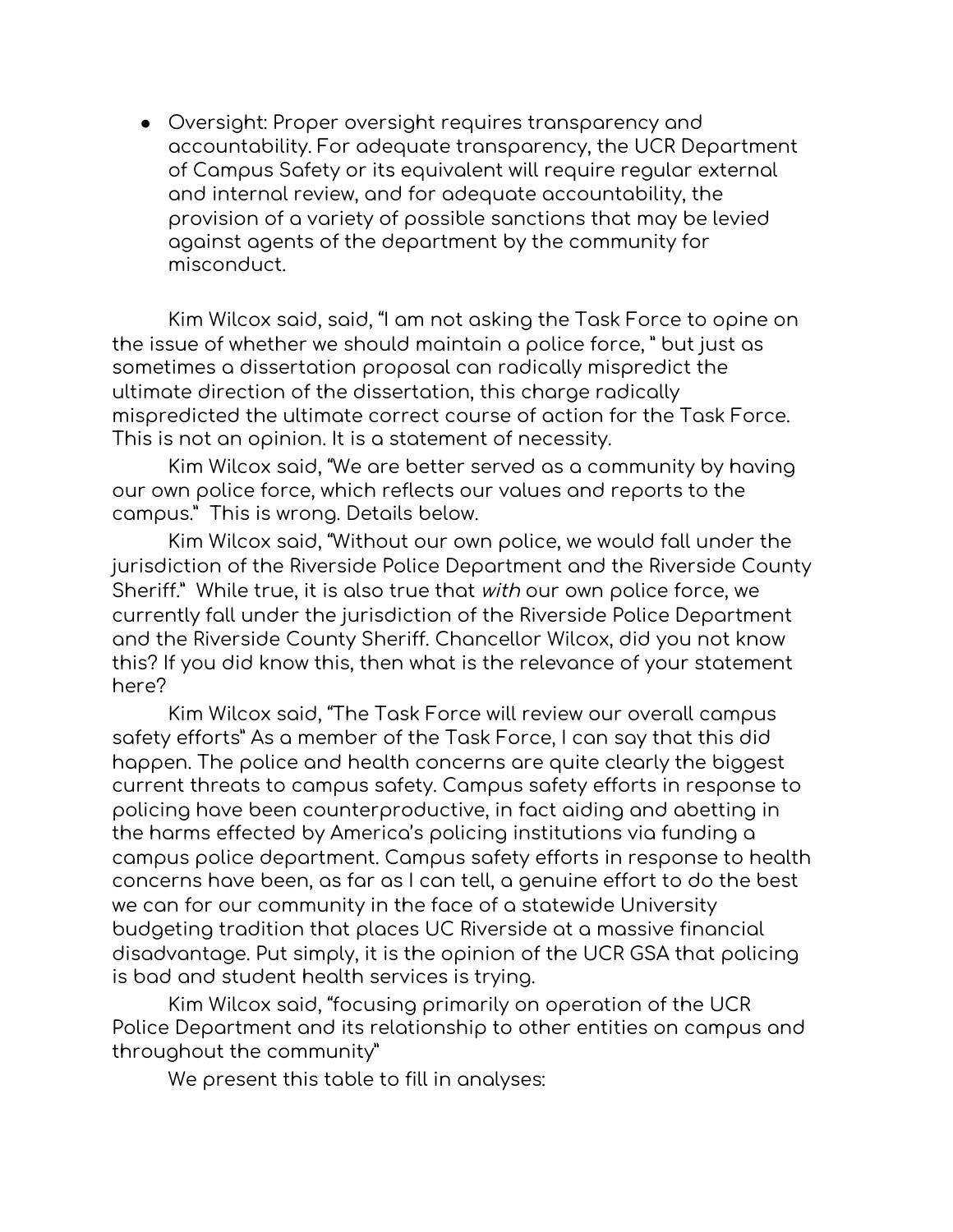|                                                              | <b>CURRENT</b> | <b>FUTURE</b> |
|--------------------------------------------------------------|----------------|---------------|
| <b>UCRPD</b><br>operations:                                  |                |               |
| <b>UCRPD</b><br>relations to<br>other entities<br>on campus: |                |               |

The UCRPD operates primarily in isolation from the campus, though is occasionally weaponized against vulnerable people on campus.

Kim Wilcox said, "Nonetheless, I have outlined some specific areas (listed below) for the Task Force to consider.

**Mission and Scope of Responsibilities**

- **● How do we define campus safety?**
	- **○ Who is "we"?**
- **● Is UCPD tasked with the appropriate set of responsibilities? ○ No.**
- **● Are we asking them to do things that might better be done by others (e.g. non-violent conflicts or mental health issues)?**
	- **○ Yes.**
- **● What portion of the unit's efforts should be devoted to community engagement, both on and off campus?"**
	- **○ 100%**

**Oversight**

**● Should the campus create an oversight board to assist in monitoring police operations and assist in assessing the department's performance on an ongoing basis?**

**○ No**

**● If such a group were formed, what would be its charge and membership?**

**○ --**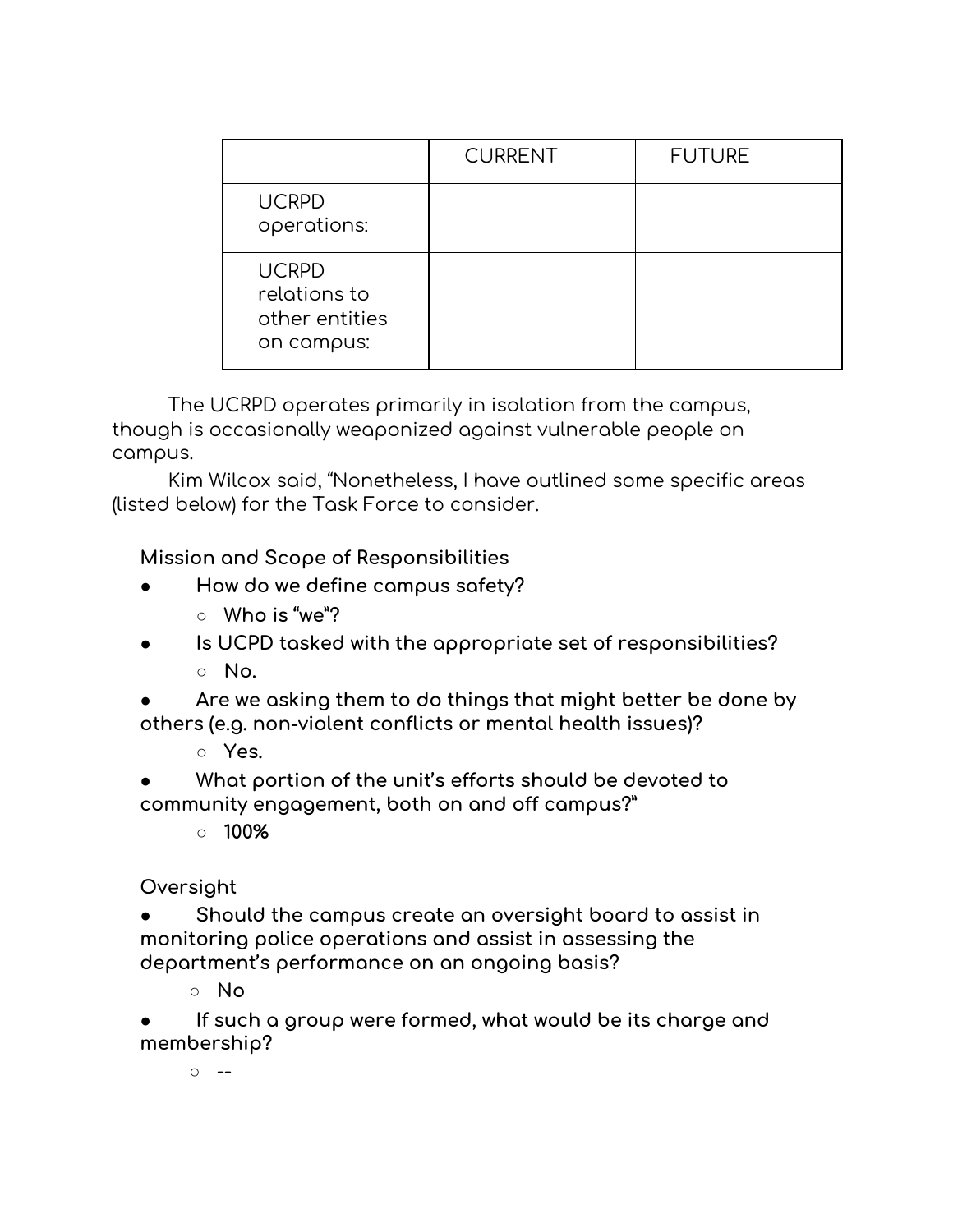**Police Operations**

**● What measures should we take to reduce and eliminate systemic racism?**

- **○ Abolish the police**
- **● Do we have sufficient policies regarding use of force?**
	- **○ No**

**● What should be our uniform and weapons policy – what should all officers carry, what should be available for special situations, and how should they be deployed?**

- **○ Weapons policy proposal: No weapons allowed on campus**
- **○ What officers? What kind of officers are there? GSA has a Public Relations Officer. What kinds of weapons does Jessica get to carry?**

**● Is the present model that relies primarily on police cruisers for monitoring campus optimal?**

**○ No.**

**Personnel**

**● How should campus safety personnel be hired, trained, and evaluated?**

**○ As safety professionals.**

**● What should be the profile of UCPD officers – personal, educational, and professional?**

**○ Not applicable.**

**○ Okay, but if understood de re, to take a move from philosophy, what should be the profile of the people who are currently employed as UCPD officers, personal, educational, and professional? They are, after all, people, and as such deserving of personal, educational, and professional development. Personally, they probably on the whole need healing from the trauma of being part of UCPD. Educationally, they need to retrain to use their abilities for some other positions. Professionally, I think this is a last opportunity for them to not suffer for their wrongdoings moving forward. But then, I'm being nice, and others may not do so.**

**● What training should be part of the initial appointment and what continuing professional education should be required?**

**○ For campus safety:**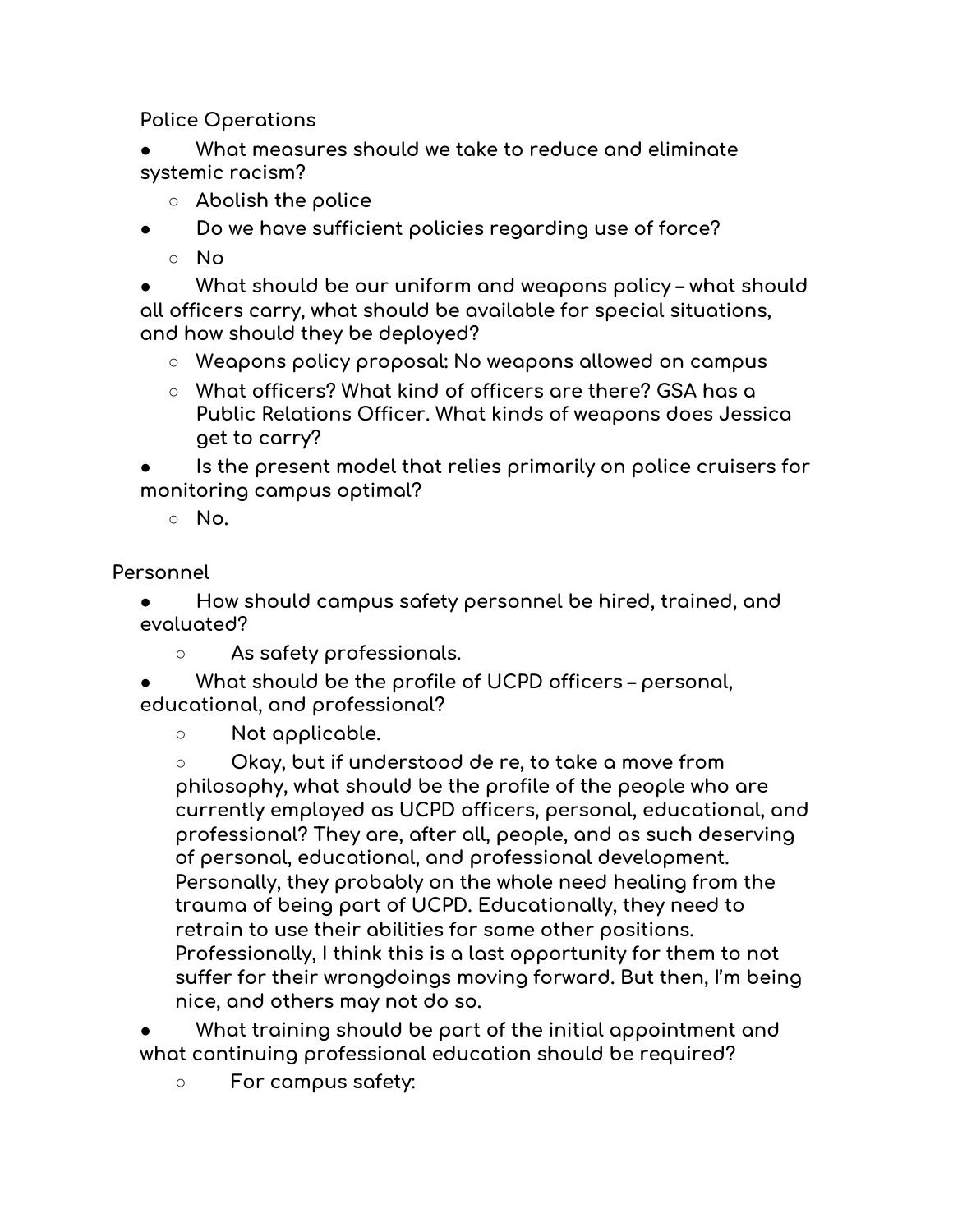- **■ Initial training:**
- **■ Continuing training:**

**Budget**

**● Is the budget appropriate to the needs of the campus and the responsibilities of the police department?**

**○ No.**

**● Should some resources currently dedicated to the UCPD be redirected toward other programs or departments?**

- **○ Yes.**
- **○ "some"->"all"**

**Assessment**

**● How should UCPD's effectiveness be assessed beyond crime statistics?**

**○ This is answered via demonstration.**

**● How should we account for changing campus community attitudes toward the department, the creation and fostering of positive relationships with campus partners, and the overall feeling of safety by all stakeholders on campus?**

**○ Research, education, and administration, respectively.**

| Changing<br>campus<br>community<br>attitudes<br>toward the<br>department                 | Should be<br>accounted for<br>by | Research       |
|------------------------------------------------------------------------------------------|----------------------------------|----------------|
| The creation<br>and fostering<br>of positive<br>relationships<br>with campus<br>partners | Should be<br>accounted for<br>by | Education      |
| The overall<br>feeling of all                                                            | Should be<br>accounted for       | Administration |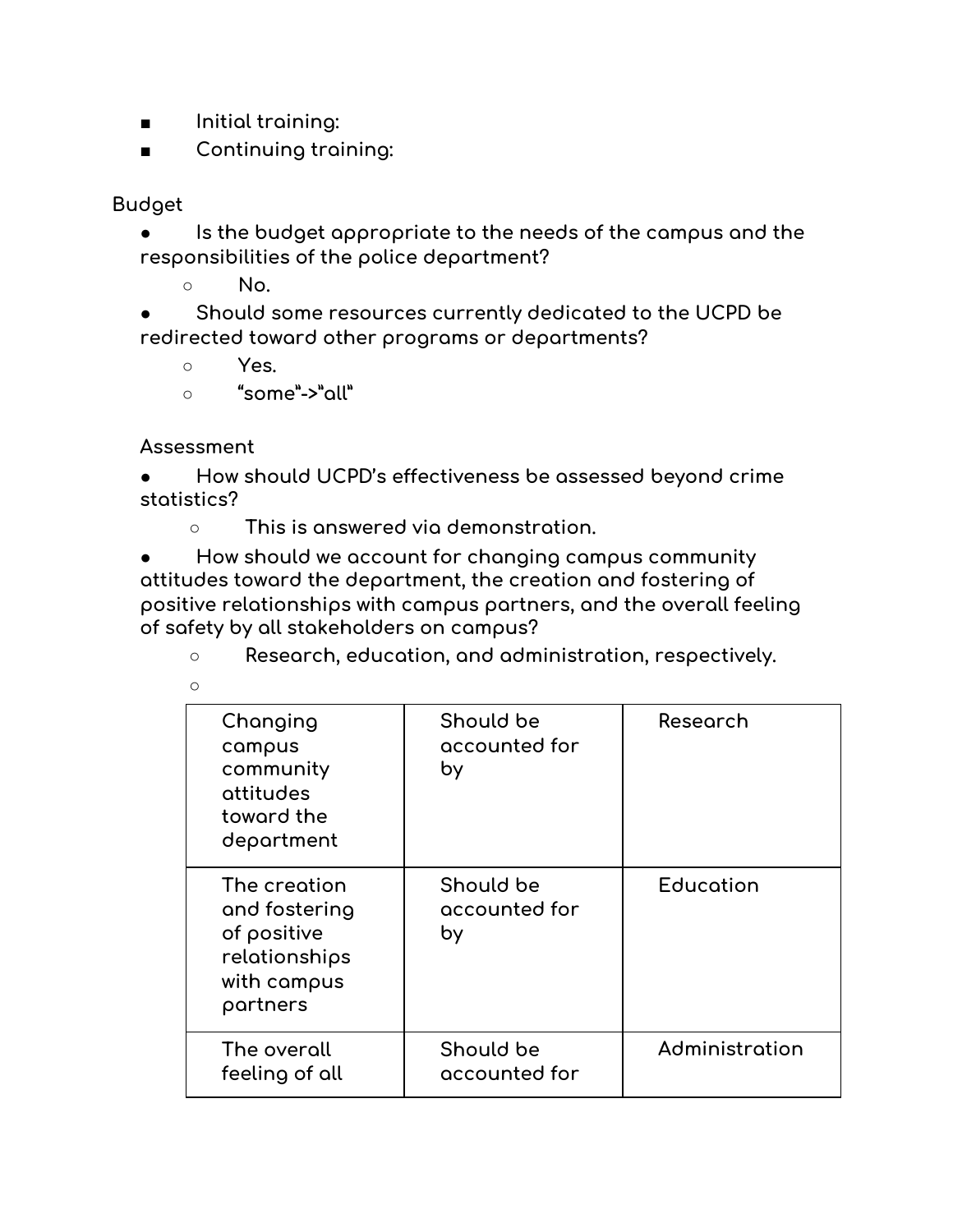| stakeholders | hv |  |
|--------------|----|--|
| on campus    |    |  |

**Below are some links. I have not had time yet to fully explain these.**

#### **[Universitywide](https://policy.ucop.edu/doc/4000382/PoliceProceduresManual) Police Policies and Administrative Procedures**

**<https://cops-off-campus-ucla.github.io/>**

**Cops Off Campus [Statement](https://docs.google.com/document/d/1YQC9I50KdrsK3tt5cQrWFIPossizQisDCisO57Bhoac/edit) of Black Solidarity**

**Black Study, Black [Struggle](https://bostonreview.net/forum/robin-d-g-kelley-black-study-black-struggle)**

**[https://documentcloud.adobe.com/link/track?uri=urn%3Aaaid%3Asc](https://documentcloud.adobe.com/link/track?uri=urn%3Aaaid%3Ascds%3AUS%3Aa98831cb-84f7-4a77-bbfe-60ffac75c9d0#pageNum=1) [ds%3AUS%3Aa98831cb-84f7-4a77-bbfe-60ffac75c9d0#pageNum=1](https://documentcloud.adobe.com/link/track?uri=urn%3Aaaid%3Ascds%3AUS%3Aa98831cb-84f7-4a77-bbfe-60ffac75c9d0#pageNum=1)**

**SM VERSION Faculty to Faculty [Outreach](https://docs.google.com/document/d/178iqquRrkNV232XacrsFq-k-0Tc3dOkPqt0WvqKLjq4/edit) Doc**

**[https://docs.google.com/forms/d/e/1FAIpQLSdpj0n236ZC-ybX\\_DkNz](https://docs.google.com/forms/d/e/1FAIpQLSdpj0n236ZC-ybX_DkNz62e99CHw5ugm-ksv_3jyquAvalhLQ/viewform) [62e99CHw5ugm-ksv\\_3jyquAvalhLQ/viewform](https://docs.google.com/forms/d/e/1FAIpQLSdpj0n236ZC-ybX_DkNz62e99CHw5ugm-ksv_3jyquAvalhLQ/viewform)**

**[DIVEST/INVEST:](https://challengeinequality.luskin.ucla.edu/abolition-repository/) Organizing the Abolition University | Challenge [Inequality](https://challengeinequality.luskin.ucla.edu/abolition-repository/)**

**Coalition launches campaign to remove police from UC [campuses](https://www.dailycal.org/2020/09/04/coalition-launches-campaign-to-remove-police-from-uc-campuses/)**

**UC [statement](https://www.universityofcalifornia.edu/press-room/uc-statement-protests-violence-following-george-floyd-s-death) on protests, violence following George Floyd's death**

**UC Davis: [Chancellor's](https://leadership.ucdavis.edu/news/messages/chancellor-messages/statement-on-george-floyd) Statement on George Floyd [Statement](https://news.ucsc.edu/2020/05/statement-on-george-floyd.html) on George Floyd**

**From each of the Chancellors' statements we should find reasons they give that are also compelling reasons to abolish UCPD.**

**Task Force on Campus Safety | Office of the [Chancellor](https://chancellor.ucr.edu/task-force-campus-safety)**

**Police 'reform'? Get cops [completely](https://www.latimes.com/opinion/story/2021-02-07/uc-doesnt-need-police-reform-it-needs-cops-off-its-campuses) off UC campuses**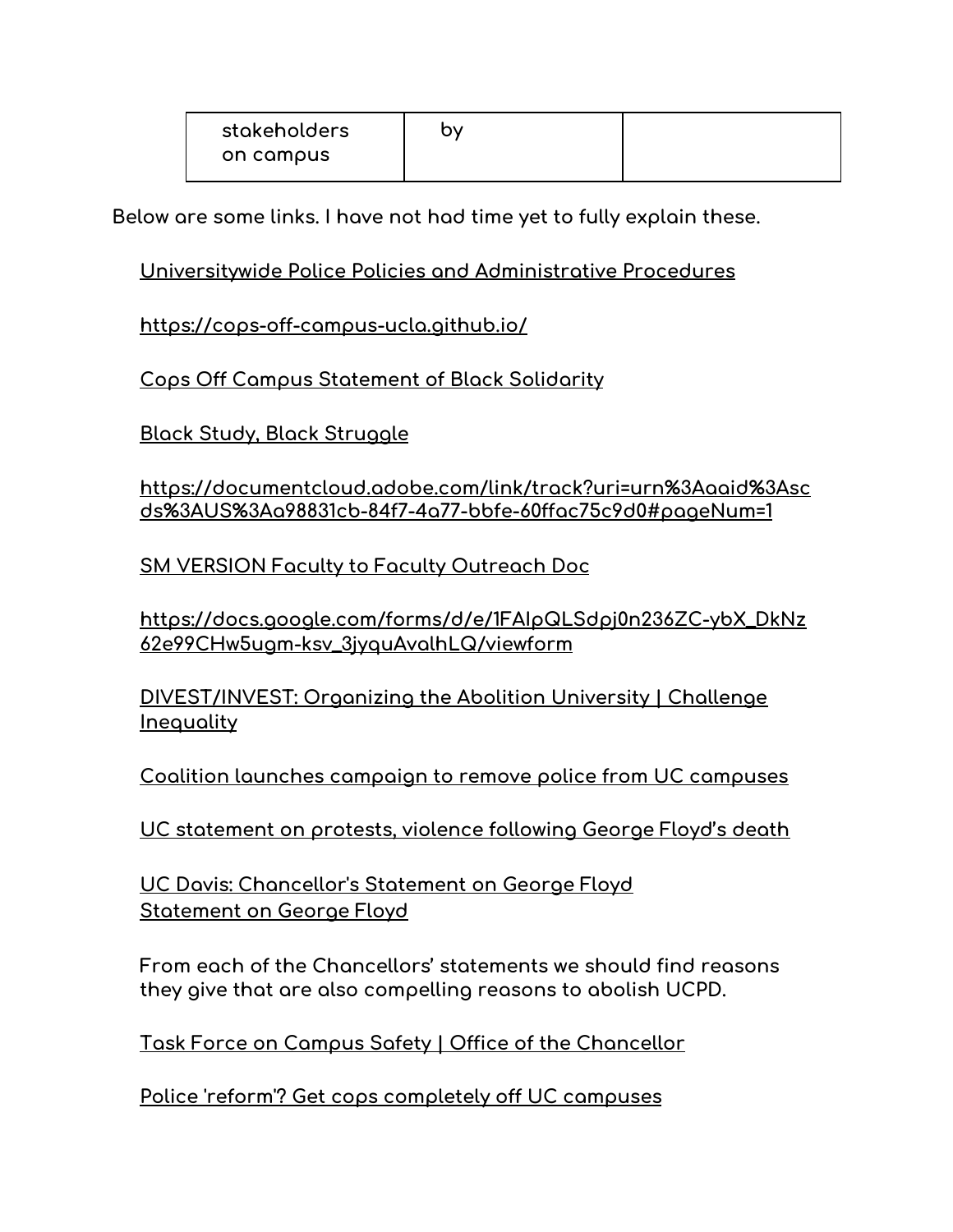**Defund or reform UC [campus](https://www.latimes.com/california/story/2021-02-03/defund-campus-police-or-reform-them-sharp-disagreement-surfaces-at-uc) police? The debate rages**

**UC [Campuses](https://www.voiceofsandiego.org/topics/public-safety/uc-campuses-have-disclosed-virtually-no-records-under-police-transparency-law/) Have Disclosed Virtually No Records Under Police [Transparency](https://www.voiceofsandiego.org/topics/public-safety/uc-campuses-have-disclosed-virtually-no-records-under-police-transparency-law/) Law**

**[University](https://www.huffpost.com/entry/california-campus-police-clash-with-protesters-ows_n_1125537) Of California Campus Police Have History Of Excessive Force Against [Protesters](https://www.huffpost.com/entry/california-campus-police-clash-with-protesters-ows_n_1125537)**

**[Shock](https://www.insidehighered.com/news/2006/11/17/shock-and-anger-ucla) and Anger at UCLA**

**[Students](https://www.sfchronicle.com/crime/article/Students-racially-profiled-brutalized-by-13701947.php) protest UC Berkeley police arrests they say were racially [motivated](https://www.sfchronicle.com/crime/article/Students-racially-profiled-brutalized-by-13701947.php)**

**News Press Room Michael V. Drake to become 21st [president](https://www.universityofcalifornia.edu/press-room/michael-v-drake-become-21st-president-university-california) of the [University](https://www.universityofcalifornia.edu/press-room/michael-v-drake-become-21st-president-university-california) of California**

**Whose [University?](https://saw.americananthro.org/pub/whose-university-when-police-pass-the-baton-to-campuses/release/1) When Police Pass the Baton to Campuses · [Policing](https://saw.americananthro.org/pub/whose-university-when-police-pass-the-baton-to-campuses/release/1) and Labor**

**UCLA calls police use of Jackie [Robinson](https://www.latimes.com/california/story/2020-06-04/ucla-chancellor-calls-lapd-use-of-jackie-robinson-stadium-to-process-arrests-a-violation) Stadium a violation**

**[Statement](https://newsroom.ucla.edu/releases/ucla-a-violation-of-our-values) on LAPD using Jackie Robinson Stadium UC [President-elect](https://www.latimes.com/california/story/2020-07-08/uc-president-elect-michael-v-drake-knows-firsthand-about-harsh-police-tactics) Michael Drake experienced harsh policing**

**African American students thrive with high [graduation](https://www.latimes.com/local/lanow/la-me-uc-riverside-black-students-20170623-htmlstory.html) rates at UC [Riverside](https://www.latimes.com/local/lanow/la-me-uc-riverside-black-students-20170623-htmlstory.html)**

**UNIVERSITY OF [CALIFORNIA,](https://senate.universityofcalifornia.edu/_files/reports/SNW-JN-gold-book-task-force-report.pdf) ACADEMIC SENATE**

In response to https://disorientation.quide/

**● "The modern university is woven into a system of settler colonialism, racial capitalism, anti-Blackness, and state violence. As the current Black-led anticolonial wave gestures toward the implosion of colonial-capitalist civilization, the University must come to terms with its own negation."**

**● "California is the fifth largest economy in the world"**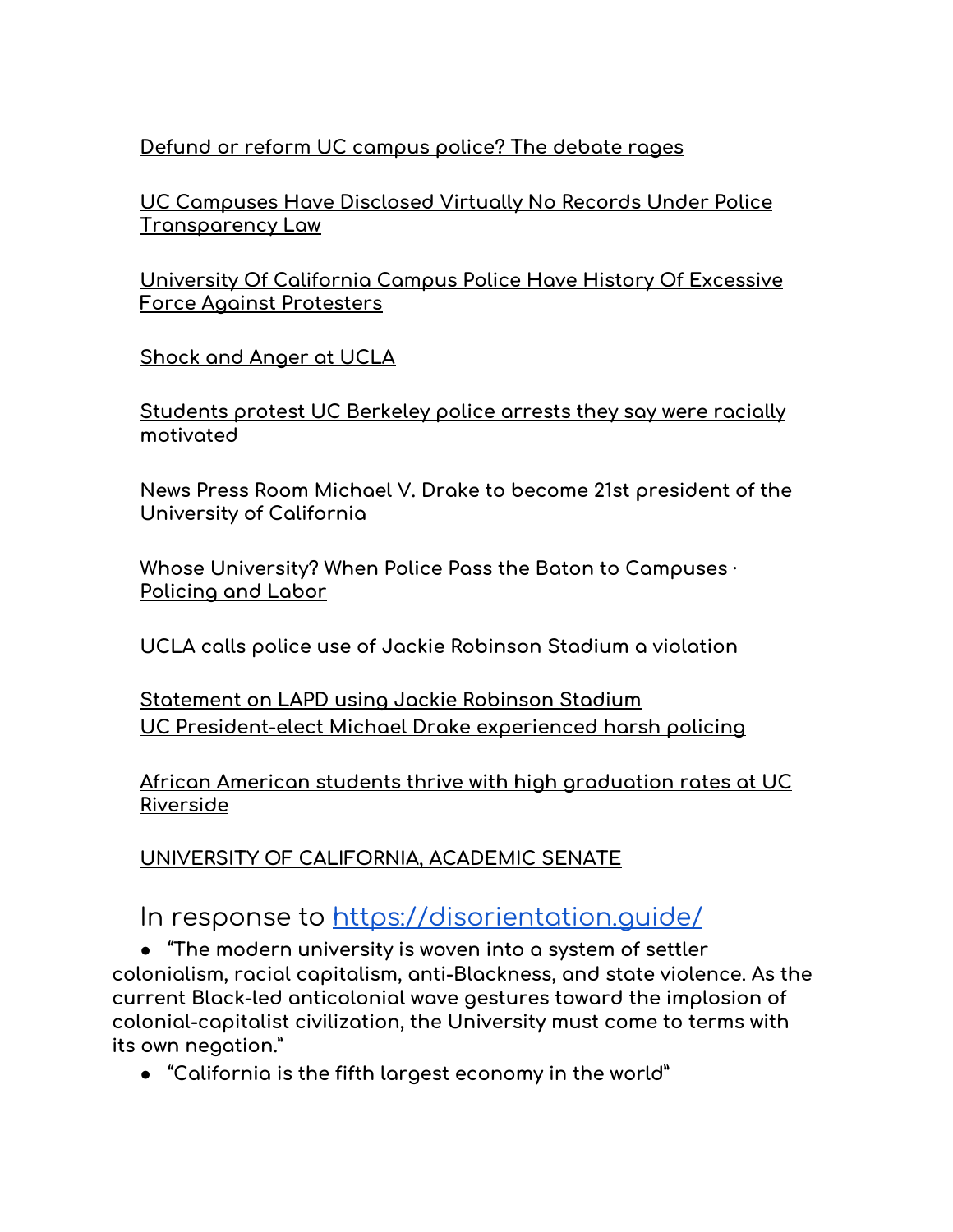**● "the University of California is the third-largest employer in the state"**

**● "The UC system was not only sedimented on the stolen lands of the Ohlone, Nisenan, Patwin, Tongva, Chumash, Kumeyaay, Acjachemen, Miwok, Cahuilla, Luiseño, and Serrano; it generated its early operating capital via the land-grab process afforded by the Morrill Act."**

**● "The endowment funds generated by the University of California's wholesale theft and speculation of Indigenous lands amounted to over \$19 million, as represented in 2020 USD. As Dene scholar Glen Coulthard argues, "settler-colonialism is territorially acquisitive in perpetuity" (Coulthard 2014, 152). For the UC system, this "primitive accumulation" — the outright dispossession of Indigenous peoples from their lands — is constitutive of both its real estate investments (the UC is also the largest landlord in California) and the initial operating capital that seeded its historical and ongoing accumulation and dispossession. "**

**● "We are here for many reasons, arriving from just as many different paths. We've come here from places of frustration, despair, hope, love, and inspiration. Exhausted by the patronizing language of so-called allies and the tokenization of our identities and struggles, we've found refuge among comraderie and community."**

**● "For first-gen and poor students of color in particular, the university conjures up feelings of cognitive dissonance. Commonly viewed as a site of refuge for those on the underside of capitalist society, the university banks (literally) on its myth of erudition and progress. Yet once they arrive, students are forced to conform to the folly of professionalism and the performance of class-belonging that are as discomfiting as they are false. Our feelings of uneasiness and anxiety are dismissed as maladjustment, to be remedied by acclamations and more conformity. This is our sentipensar, our holistic way of thinking with feelings bestowed on us by our ancestors. It is our way of recognizing that something is wrong, that we are conflicted caught between the hopes and dreams of our community and the violent nature of the university we encounter once we arrive."**

**● "Abolition is a framework that asks us to radically reimagine institutions such as the UC, in light of the entity's complicity with genocide, slavery and the military and prison industrial complexes."**

**● "As a social relation, the University is a site for the reproduction of the structural violences of settler colonialism and racial capitalism."**